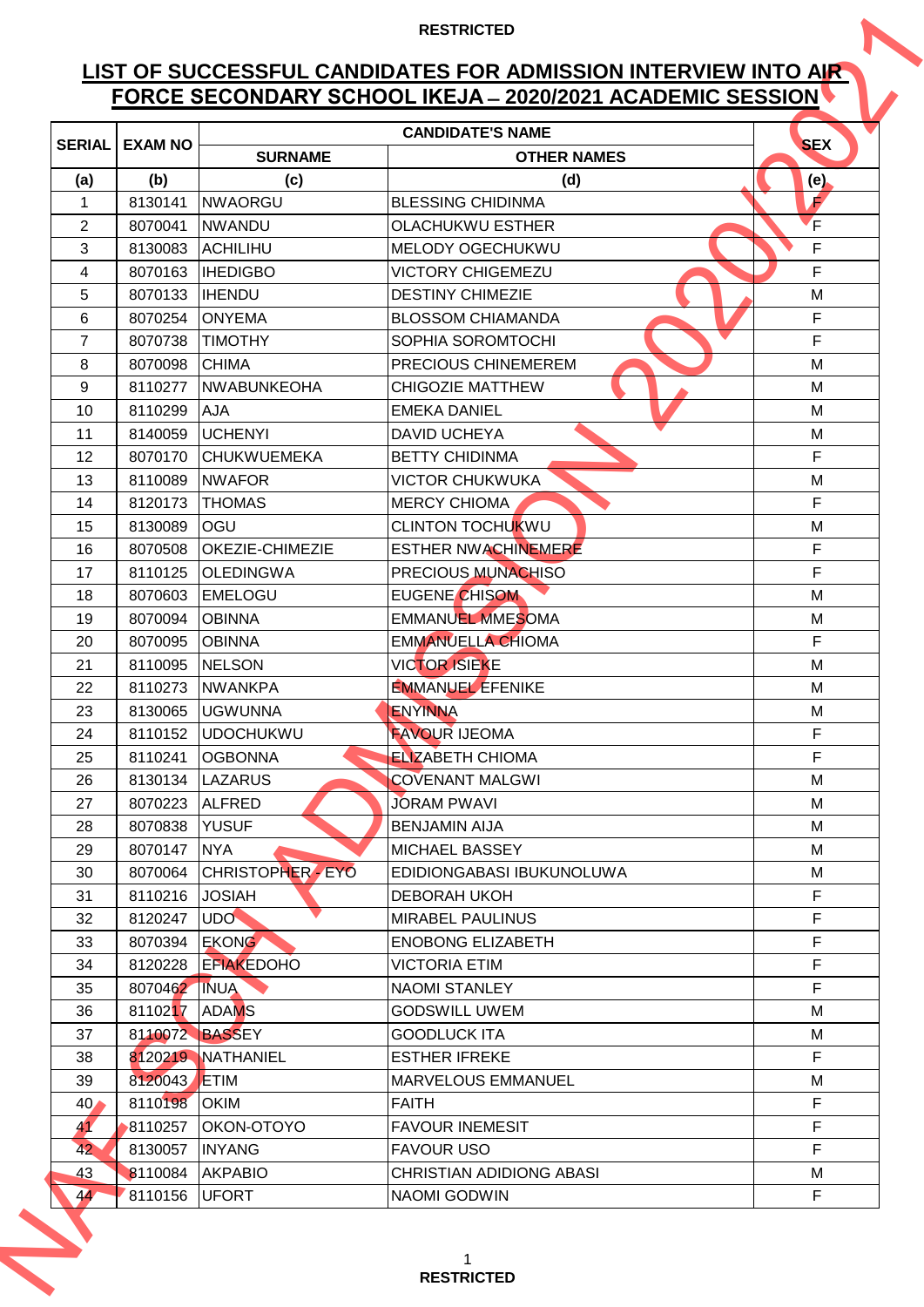| (a)<br>45 | (b)<br>8070207 | (c)<br><b>IKPE</b>     | (d)<br><b>STEPHANIE</b>            | (e)<br>F       |
|-----------|----------------|------------------------|------------------------------------|----------------|
|           |                |                        |                                    |                |
| 46        | 8070316        | <b>DAVID</b>           | <b>IMMANUEL DAVID</b>              | M              |
| 47        | 8120059        | <b>ISONG</b>           | <b>JOHN EDIDIONG</b>               | М              |
| 48        | 8120202        | <b>BASSEY</b>          | <b>BLESSING NKEREUWEM</b>          |                |
| 49        | 8030885        | <b>BASSEY</b>          | <b>GOODLUCK MBORAH</b>             | $M_{\bullet}$  |
| 50        | 8070683        | <b>ONONYE</b>          | DAVID LIVINGSTONE                  | $\overline{M}$ |
| 51        | 8120206        | ONWURAH                | KAMSIYOCHUKWU DAVID                | M              |
| 52        | 8130019        | <b>OKAFOR</b>          | <b>VICTOR KAMSIYONNA</b>           | M              |
| 53        | 8070004        | <b>MADUEKE</b>         | <b>FRANCES IRUOMA</b>              | $\mathsf F$    |
| 54        | 8070109        | <b>EZEONYE</b>         | <b>KACHISICHO MELVIN</b>           | M              |
| 55        | 8130140        | <b>AMUCHE</b>          | <b>OLUEBUBE FAITH</b>              | $\mathsf F$    |
| 56        | 8070620        | AGBAKWU                | KAMSIYOCHUKWU NANCY                | F              |
| 57        | 8120066        | NWANEKEZIE             | <b>AMARACHI GLORY</b>              | F              |
| 58        | 8110203        | <b>EMENIKE</b>         | LILIAN SOMTOCHUKWU                 | $\mathsf F$    |
| 59        | 8110225        | DAN-OKAFOR             | <b>SHARON</b>                      | $\mathsf F$    |
| 60        | 8070297        | <b>MGBEMENA</b>        | <b>COLLINS ONYEBUCHI</b>           | M              |
| 61        | 8120270        | <b>AGBAZUE</b>         | SOLOMON CHUKWUEMERIE               | M              |
| 62        | 8130171        | <b>FELIX</b>           | <b>COLLINS IKECHUKWU</b>           | M              |
| 63        | 8110191        | <b>NDUH</b>            | KAMSIYOCHUKWU KAFRIEL              | F              |
| 64        | 8070560        | <b>NWAJIOBI</b>        | <b>UCHECHI STEPHANIE</b>           | F              |
| 65        | 8070714        | <b>OKOLI</b>           | CHIZALU OTITO                      | $\mathsf F$    |
| 66        | 8110060        | <b>NWAFOR</b>          | <b>IFESINACHI EMMANUEL</b>         | M              |
| 67        | 8120038        | <b>EZEOKE</b>          | KAMSIYOCHUKWU DAVID                | M              |
| 68        | 8070218        | <b>NWODILI</b>         | <b>EBUBECHUKWU MICHAEL</b>         | M              |
| 69        | 8080854        | <b>ODIAMMA</b>         | DABELUCHUKWU CHUKWUEBUKA           | M              |
| 70        | 8070556        | <b>OJURO</b>           | <b>GODS FAVOUR IFECHUKWU</b>       | F              |
| 71        | 8070191        | <b>EGBUCHE</b>         | <b>VICTORIA CHIZOBAM</b>           | F              |
| 72        |                | 8120150 CHIKEZIE       | <b>ESTHER CHIZITEREM</b>           | $\mathsf F$    |
| 73        | 8130144        | <b>DIBOR</b>           | <b>DIVINE CHIEDOZIEM</b>           | М              |
| 74        | 8160007        | <b>IKENNA</b>          | <b>CHINEDU CHRISTIAN</b>           | M              |
| 75        | 8070707        | <b>OYAKA</b>           | <b>RUTH ONYEKA</b>                 | $\mathsf{F}$   |
| 76        | 8110197        | <b>OKEKE</b>           | <b>CHUKWUMAIJE MOSES</b>           | M              |
| 77        | 8120075        | <b>OMEBU</b>           | <b>AMARACHI FAVOUR</b>             | $\mathsf F$    |
| 78        | 8120220        | ANAENYE                | <b>ANTHONY CHIMEBUKA</b>           | M              |
| 79        | 8070348        | <b>CHUKWUDUM</b>       | CHINENYE JOY                       | $\mathsf F$    |
| 80        | 8070347        | <b>CHUKWUDUM</b>       | <b>CHISOM SAMUEL</b>               | M              |
| 81        | 8120098        | <b>TIMOTHY</b>         | <b>STEVE</b>                       | M              |
| 82        | 8070822        | <b>BENNI</b>           | TUBOULAYEFA SAMUEL-DAVID AUGUSTINE | M              |
| 83        | 8130184 OSIABE |                        | <b>JOY KINGSLEY</b>                | F              |
|           |                |                        | <b>HARRY INIFIE</b>                |                |
| 84        |                | 8130173 ALAGOA         |                                    | м              |
| 85        | 8070543 GEKU   |                        | PRAISE WOYENGITOKONI               | M              |
| 86        |                | 8120186 KOMONIBO       | <b>DIVINE</b>                      | F              |
| 87        |                | 8130073 RICHARD        | EMMANUELLA AZIBAOLANARI            | F              |
| 88        |                | 8130203 EBITIMI SAWARI | <b>DAVIDA EBIERE</b>               | F              |
| 89        | 8130168 ALAGOA |                        | <b>JOAN KARINATE</b>               | F              |
| 90        | 8070640        | NEEQUAYE               | NEE-AMON DAVID PREYE               | M              |
| 91        | 8120187        | KOMONIBO               | DAVID W                            | М              |
| 92        | 8130087        | <b>BIOWE</b>           | <b>HAPPINESS</b>                   | F              |
| 93        | 8130092        | AMEH                   | RHODA OCHANYA                      | F              |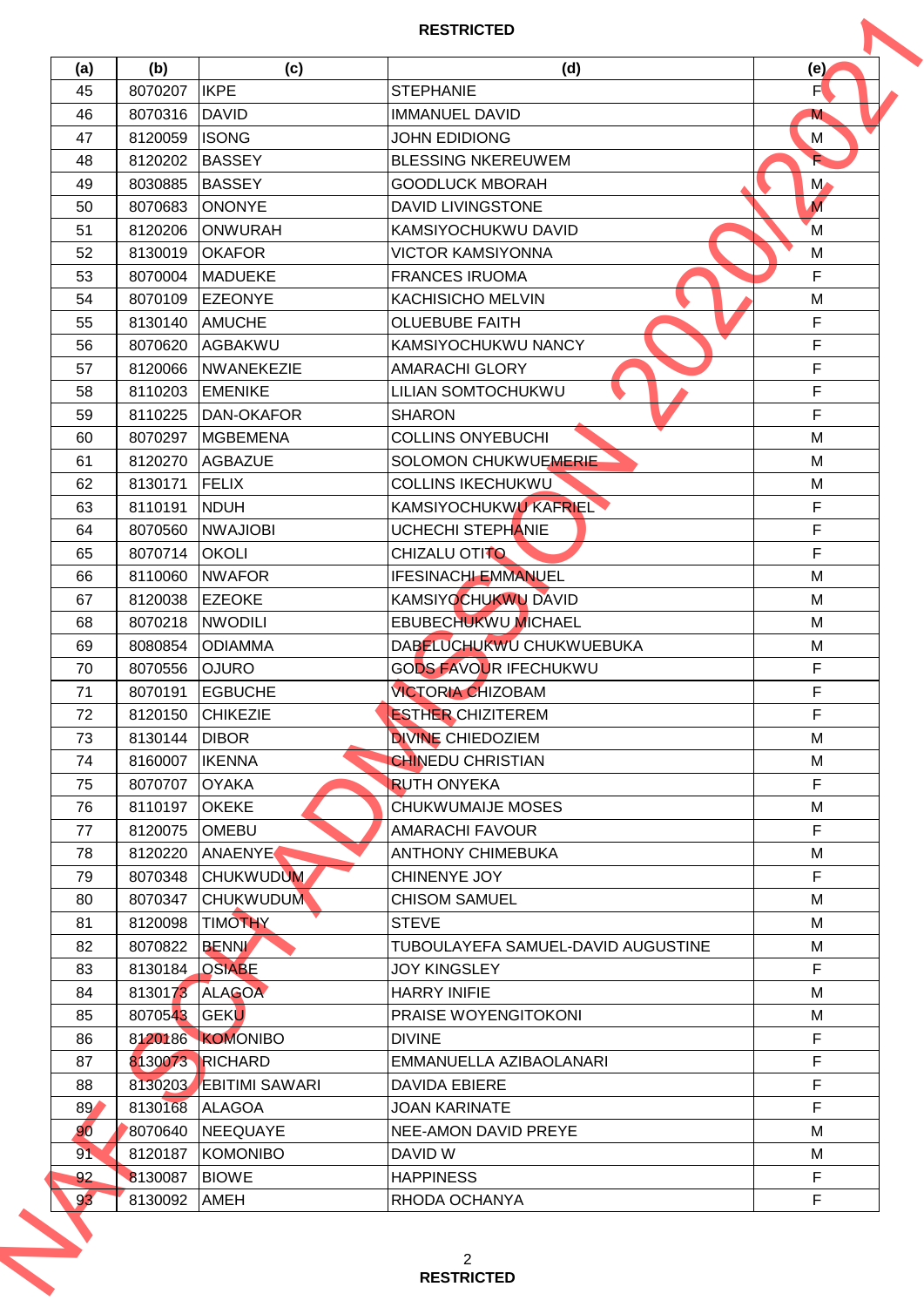|     |              |                    | <b>RESTRICTED</b>           |               |
|-----|--------------|--------------------|-----------------------------|---------------|
| (a) | (b)          | (c)                | (d)                         | (e)           |
| 94  | 8070814      | <b>OCHEJE</b>      | DANIEL ADO-OCHE             | M             |
| 95  | 8130165      | <b>ONOJA</b>       | <b>ENENU AGNES</b>          |               |
| 96  | 8130175      | <b>EJEMBI</b>      | <b>SHALLOM ENE</b>          | F             |
| 97  | 8070134      | <b>OCHE</b>        | <b>GRACE ENE</b>            |               |
| 98  | 8120217      | <b>ONUH</b>        | <b>FORTUNE EGAHIKOWOCHO</b> | $M_{\bullet}$ |
| 99  | 8110027      | <b>OCHE</b>        | <b>MERCY</b>                | F             |
| 100 | 8130129      | ABUBAKAR           | ZAINAB AJUMA                | F             |
| 101 | 8070467      | <b>OMADACHI</b>    | <b>SARAH IGBE</b>           | F             |
| 102 | 8070813      | <b>OCHEYELA</b>    | <b>MATHIAS</b>              | M             |
| 103 | 8110343      | <b>DANIEL</b>      | OCHANYA DESTINY ADOYI       | $\mathsf F$   |
| 104 | 8070737      | <b>ADAJI</b>       | <b>FAVOUR ENENU</b>         | $\mathsf F$   |
| 105 | 8120212      | <b>ONOJA</b>       | <b>MICHAEL ABAH</b>         | M             |
| 106 | 8130058      | <b>SULE</b>        | <b>MARY OCHANYA</b>         | $\mathsf F$   |
| 107 | 8130090      | AMEH               | <b>RUTH ONAYENGE</b>        | $\mathsf F$   |
| 108 | 8120005      | <b>UDENYI</b>      | <b>ORINYA JENNIFER</b>      | $\mathsf F$   |
| 109 | 8070768      | AHMEDU             | <b>AYOMIDE SAMUEL</b>       | M             |
| 110 | 8110065      | <b>OKOH</b>        | <b>AGNES ENE</b>            | F             |
| 111 | 8130235      | <b>OTACHE</b>      | <b>FAVOUR ENE REACHEL</b>   | F             |
| 112 | 8130001      | CLETUS-OCHONU      | <b>EMMANUEL CHUKWUKA</b>    | M             |
| 113 | 8110122      | <b>ANTHONY</b>     | <b>OTETA JOHN</b>           | M             |
| 114 | 8130074      | <b>UKAHA</b>       | MARIA AKINDEINDE            | $\mathsf{F}$  |
| 115 | 8110064      | <b>IGOCHE</b>      | <b>EMMANUEL UDUH</b>        | M             |
| 116 | 8070400      | <b>ITODO</b>       | <b>DEREK DARASIMI</b>       | M             |
| 117 | 8130020      | <b>JACOB</b>       | <b>DOMINION KAMBARAYA</b>   | M             |
| 118 | 8070344      | <b>IBRAHIM</b>     | <b>FARIDA</b>               | F             |
| 119 | 8130200      | YAKUBU MAMZA       | DIVINE MAMZA OLADIMEJI      | M             |
| 120 | 8120176      | <b>MSHELIA</b>     | <b>RACHAEL</b>              | F             |
| 121 |              | 8110243 ABUBAKAR   | ZAHRA MUHAMMED              | $\mathsf F$   |
| 122 |              | 8070182 ALHASSAN   | <b>JOSHUA</b>               | М             |
| 123 | 8070045 ANKI |                    | <b>PATRICIA EDET</b>        | $\mathsf{F}$  |
| 124 | 8120223      | <b>EYO HONESTY</b> | <b>NAOMI ELTI</b>           | F             |
| 125 | 8110209      | <b>ASHIBEL</b>     | <b>GLADYS KUKUNUNIM</b>     | F             |
| 126 | 8110136      | <b>ASHIBEL</b>     | <b>PRAISE UNIMKE</b>        | М             |
|     |              |                    | <b>FAITH UGBONG</b>         | $\mathsf F$   |
| 127 | 8070282      | ABUGBE             | <b>DIVINE FELIX</b>         | F             |
| 128 | 8130031      | <b>ENANG</b>       | <b>BRIDGET IYAJI</b>        | $\mathsf F$   |
| 129 | 8130084      | <b>MONOR</b>       |                             | M             |
| 130 | 8070018      | <b>EYO-ITA</b>     | <b>GODSWILL OKOKON</b>      |               |
| 131 | 8110076      | <b>ETENG</b>       | <b>ALFRED EMEDIONG</b>      | м             |
| 132 | 8110161      | <b>EGEDE</b>       | <b>IFEOLUWA CHURCHILL</b>   | M             |
| 133 | 8120177      | <b>ELLAH</b>       | <b>SYLVANUS ADASHIKEM</b>   | м             |
| 134 |              | 8110155 BONFACE    | <b>JOY CHIDINMA</b>         | $\mathsf F$   |
| 135 |              | 8070093 OGBECHE    | <b>FAVOUR OCHECHEOWONI</b>  | $\mathsf F$   |
| 136 |              | 8070213 HILLARY    | <b>SOLOMON STEPHEN</b>      | M             |
| 137 | 8070146      | <b>ODOBI</b>       | PERFECTA AYAGU              | F             |
| 138 | 8120246      | <b>INAH</b>        | <b>JESAM JOHN</b>           | F             |
| 139 | 8110353      | <b>ALBERT</b>      | <b>HONESTY NYIAM</b>        | М             |
| 140 | 8110181      | <b>IWARA</b>       | THIELA IBIANG               | F             |
| 141 | 8070859      | <b>NYIAM</b>       | <b>EMMANUELLA OSSARR</b>    | $\mathsf F$   |
| 142 | 8070007      | LOUIS-NWAMI        | <b>LAURA KOMA</b>           | F             |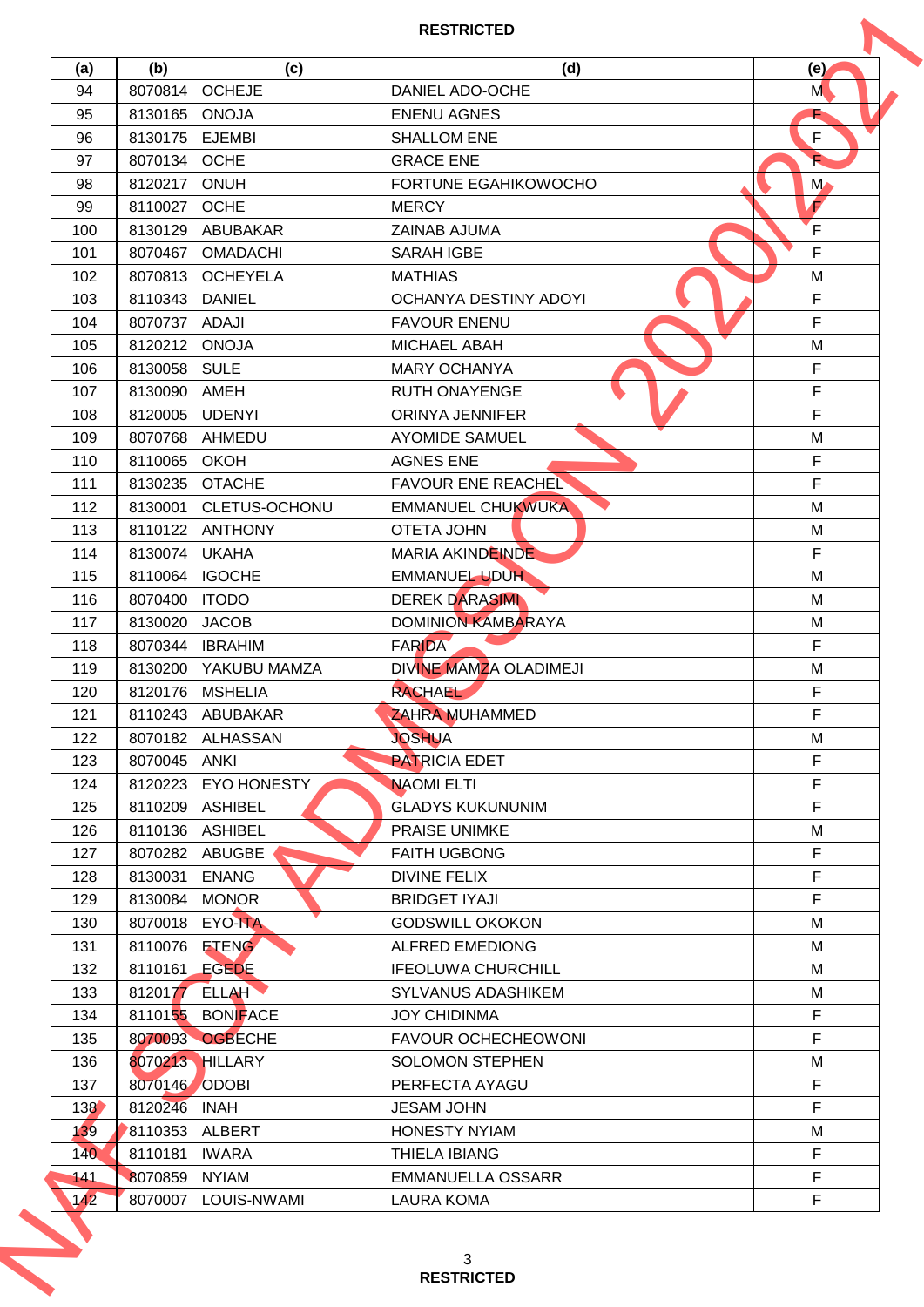| (a) | (b)            | (c)                  | (d)                             | (e)          |
|-----|----------------|----------------------|---------------------------------|--------------|
| 143 | 8070723        | <b>ERHIAGBOJE</b>    | DIVINE FAVOUR OGHENEOCHUKO      | M            |
| 144 | 8110272        | <b>AZUBUIKE</b>      | <b>EMEKA GODSON</b>             | M            |
| 145 | 8120235        | OMUNWA-OTIEGEDE      | <b>CRISTON KAECHUKWU</b>        | М            |
| 146 | 8120103        | <b>MUKORO</b>        | <b>OGHENEMINE MARTINS</b>       | M            |
| 147 | 8120003        | <b>IYELIH-OMOEFE</b> | <b>LEONA OGHALE</b>             | $F_{\ell}$   |
| 148 | 8110171        | <b>OVIA</b>          | PREMOBOERE IZABEL               | F            |
| 149 | 8140547        | <b>NWACHI</b>        | <b>VICTOR OLUCHUKW</b>          | M            |
| 150 | 8120279        | <b>TORITSEJU</b>     | ORITSETSEMAYE CHIDINMA          | $\mathsf{F}$ |
| 151 | 8130029        | KACHIKWU             | CHUKWUEMEKA DAVIDROYAL          | M            |
| 152 | 8070296        | <b>AJUMUKA</b>       | <b>IJEOMA ASSUMPTA</b>          | $\mathsf F$  |
| 153 | 8070766        | <b>ISITOAH</b>       | <b>GOODLUCK IFEANYI</b>         | M            |
| 154 | 8120183        | <b>ESINONE</b>       | AVHAROSUOGHENE EMMANUEL         | M            |
| 155 | 8120071        | <b>ONOHWOSA</b>      | NOBLE OCHUKO                    | м            |
| 156 | 8130017        | <b>MAGEGE</b>        | PRAISE EJIRE OGHENE             | $\mathsf F$  |
| 157 | 8070598        | JOSEPH-IFEANYI       | PRESLEY CHUKWUEMEKA             | M            |
| 158 | 8120101        | <b>AHABA</b>         | <b>BLOSSOM NKEM</b>             | F            |
| 159 | 8070602        | <b>OLISE</b>         | <b>ASHIONYE JUDITH</b>          | F            |
| 160 | 8110169        | <b>ELUE</b>          | <b>ISIOMA OGHENEMINE DAVIDA</b> | F            |
| 161 | 8070340        | <b>AGWOR</b>         | DANIEL CHUKWUEDO                | M            |
| 162 | 8110013        | <b>RAYMONDSON</b>    | <b>OGHENEKEVWE KAREN</b>        | F            |
| 163 | 8140242        | DANIEL-EZUZU         | <b>OGHENETEGA</b>               | M            |
| 164 | 8130026        | <b>OGBU</b>          | <b>EMMANUELLA CHINEYE</b>       | $\mathsf{F}$ |
| 165 | 8070409        | ALUMONA              | <b>HARRIET SOCHIMA</b>          | $\mathsf F$  |
| 166 | 8130166        | <b>ADEGOR</b>        | <b>BRIGHT OVIE</b>              | M            |
| 167 | 8120147        | <b>ANUYE</b>         | <b>MARTINS OVIE</b>             | M            |
| 168 | 8070694        | <b>CHUKWUMA</b>      | <b>DELIGHT ISIOMA</b>           | M            |
| 169 | 8120052        | <b>ANENE</b>         | <b>CHIOMA GLORIA</b>            | F            |
| 170 | 8130049 UGBOH  |                      | <b>NKIRUKA COMFORT</b>          | $\mathsf F$  |
| 171 | 8120204        | <b>OJUGBELI</b>      | <b>SUCCESS EZINNE-CHUKWU</b>    | F            |
| 172 | 8130113        | <b>ITOBORE</b>       | <b>GODSWIL</b>                  | M            |
| 173 | 8070836        | <b>UGWU</b>          | JONATHAN DABERECHI              | M            |
| 174 | 8130186        | <b>NWOPU</b>         | <b>ABIGEAL OGAH</b>             | F            |
| 175 | 8070829        | <b>AZUBUIKE</b>      | <b>JOYCE CHIFURUMNANYA</b>      | F            |
| 176 | 8100090        | <b>ARISI</b>         | JENNIFER NNESOMACHUKWU          | $\mathsf F$  |
| 177 | 8070023        | <b>ELEH</b>          | <b>CHIAMAKA</b>                 | F            |
| 178 | 8070660        | <b>DENNIS</b>        | <b>DANIEL</b>                   | M            |
| 179 | 8110149        | <b>JOSEPH</b>        | RHEMA ISABELLA                  | $\mathsf F$  |
| 180 | 8110258        | AZUBUIKE             | <b>BLESSING CHIDERA</b>         | $\mathsf F$  |
| 181 | 8100085        | <b>AGHACHI</b>       | DAVIDVINCENT CHINOMSO           | M            |
| 182 | 8070239        | <b>OMORUYI</b>       | <b>IFUEKO IYENOMA</b>           | F            |
| 183 | 8070020 AIROYA |                      | <b>JOHN OHIOLE</b>              | M            |
| 184 |                | 8110179 IGBINOBA     | ELIJAH OSAMUDIAMEN              | м            |
| 185 |                | 8070257 AIMUIHENYEFE | <b>IMUWAHEN DAVINA</b>          | F            |
| 186 | 8070565        | <b>UMWENI</b>        | <b>OSATOHANMWEN</b>             | F            |
| 187 | 8070138        | <b>BRAIMOH</b>       | DANIEL OLUWADARA                | М            |
| 188 | 8070840        | <b>IZIREN</b>        | <b>EMMANUEL RICHARD</b>         | М            |
| 189 | 8070577        | <b>OJEYOKAN</b>      | <b>DAVID EHIOJE</b>             | М            |
| 190 | 8070679        | <b>OBAGBOLA</b>      | <b>BENJAMIN ETANAMI</b>         | м            |
| 191 | 8120012        | <b>EDIALE</b>        | <b>OSEDEBAME SOLOMON</b>        | м            |
|     |                |                      |                                 |              |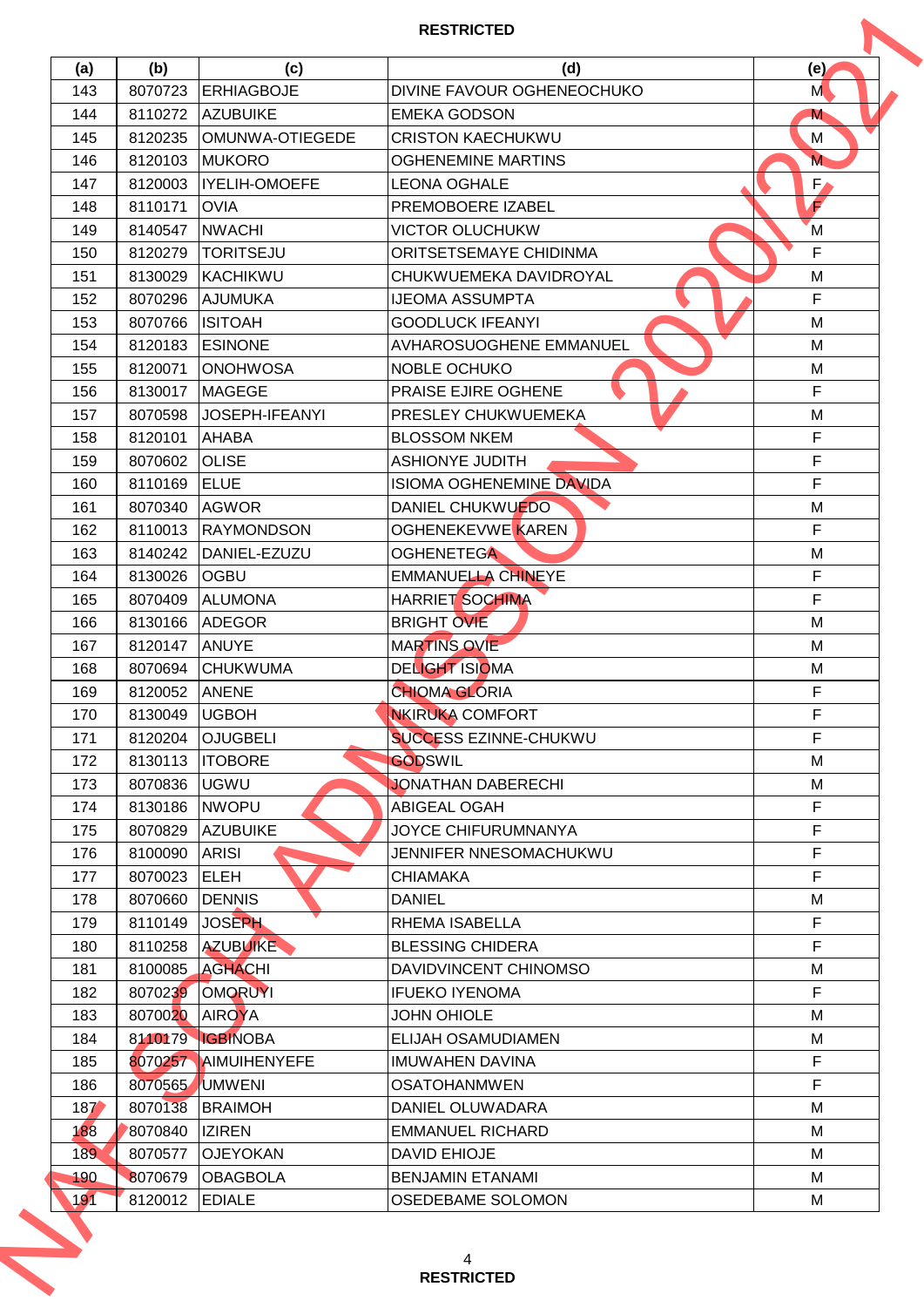|     |         |                    | <b>RESTRICTED</b>             |               |
|-----|---------|--------------------|-------------------------------|---------------|
| (a) | (b)     | (c)                | (d)                           | (e)           |
| 192 | 8070734 | <b>JIMMY</b>       | <b>JOSHUA JESUSEME</b>        | M             |
| 193 | 8110108 | <b>NWAJEI</b>      | <b>VICTOR DESTINY</b>         | M             |
| 194 | 8070265 | <b>ELEMENT</b>     | <b>FAVOUR OSEMUDIAMEN</b>     | М             |
| 195 | 8070580 | <b>IDEMUDIA</b>    | ADESUWA JASMINE               |               |
| 196 | 8120095 | <b>AIGBOKHAODE</b> | <b>DANIEL AYOMIDE</b>         | $M_{\bullet}$ |
| 197 | 8130218 | <b>OSENI</b>       | RAHEEMAT OCHUWA               | F             |
| 198 | 8110239 | OMO EBOHON         | <b>OWEN OSA</b>               | M             |
| 199 | 8070388 | OSEGHALE           | <b>JEFFERY CHIMAOBI</b>       | M             |
| 200 | 8110275 | <b>EHIKIOYA</b>    | <b>GLORY ODIANOSE</b>         | M             |
| 201 | 8100103 | <b>AHMED</b>       | <b>ZAINAB</b>                 | $\mathsf F$   |
| 202 | 8110252 | <b>OGIEMUDIA</b>   | <b>ESOSA CHRISTABEL LUCKY</b> | $\mathsf F$   |
| 203 | 8120029 | <b>IYEN</b>        | <b>BRIGHT OSAMA</b>           | M             |
| 204 | 8110031 | LAWRENCE-IGBAFE    | <b>RIGHTEOUS-REIGN</b>        | M             |
| 205 | 8110129 | <b>URIESI</b>      | <b>EHIGIE DESTINY</b>         | M             |
| 206 | 8130047 | <b>ADERIBIGBE</b>  | <b>EMMANUEL ISAAC</b>         | M             |
| 207 | 8130237 | <b>RICHARD</b>     | PRAISE O                      | F             |
| 208 | 8110130 | URIESI             | <b>OSEWE GRATNESS</b>         | F             |
| 209 | 8130137 | <b>OMOGBAI</b>     | <b>JOSEPH AIGBOLOSUMUGA</b>   | M             |
| 210 | 8070088 | <b>OSAYI</b>       | DAVID OLUMIDE                 | M             |
| 211 | 8110182 | UNUIGBE ABUBAKAR   | <b>KING DAVID</b>             | M             |
| 212 | 8110018 | <b>SHAIBU</b>      | MUHAMMED EROMOSELE            | M             |
| 213 | 8110242 | <b>BILIAMINU</b>   | <b>NANA FATIMA</b>            | $\mathsf{F}$  |
| 214 | 8110162 | <b>OLADELE</b>     | <b>OYERONKE DORCAS</b>        | $\mathsf F$   |
| 215 | 8070050 | <b>OGUNMOROTI</b>  | <b>OLUWASHEFUNMI ESTHER</b>   | F             |
| 216 | 8070690 | <b>JEGEDE</b>      | RACHEAL WURAOLA               | F             |
| 217 | 8120141 | <b>OLATUJOYE</b>   | OLAWADUNSIN DEBORAH           | F             |
| 218 | 8140409 | <b>OGUNTOYINBO</b> | <b>TOLUWANIMI DANIEL</b>      | M             |
| 219 |         | 8070587 EMMANUEL   | KOLADE PROSPER                | M             |
| 220 | 8070800 | BODE-AJAYI         | <b>DARASIMI FELICIA</b>       | F             |
| 221 |         | 8130217 OLAWAIYE   | <b>SHAMMA CHUKWUDUMEBI</b>    | M             |
| 222 | 8110077 | <b>ENIOLA</b>      | JOSHUA OLUWASHINAAYOMI        | м             |
| 223 | 8070308 | <b>OGUNDARE</b>    | OLUWAFEMISOLA ALEXANDER       | м             |
| 224 | 8070328 | <b>OLAJIDE</b>     | WILSON OLUWADARASIMI          | м             |
| 225 | 8130060 | <b>POPOOLA</b>     | <b>AYOSUBOMI BRYAN</b>        | м             |
| 226 | 8120020 | <b>AYOOLA</b>      | ADEDOLAPO MERCY               | $\mathsf F$   |
| 227 | 8110035 | ADEBAYO            | <b>DEBORAH JESUFERANMI</b>    | $\mathsf F$   |
| 228 | 8120028 | <b>OMOTAYO</b>     | ORE-OLUWA OLUWADAMISI         | F             |
| 229 | 8070193 | <b>OLADIJA</b>     | EMMANUEL OLUWASHINAAYOMI      | М             |
| 230 | 8070907 | <b>AJIBOYE</b>     | <b>GOODLUCK OPEYEMI</b>       | M             |
| 231 | 8110073 | <b>BABADE</b>      | <b>MERCY ADEOLA</b>           | F             |
| 232 | 8130231 | <b>OLANREWAJU</b>  | <b>OLAMIDE FAVOUR</b>         | F             |
| 233 | 8070727 | <b>APETUJE</b>     | <b>AYOMIDE DESIRE</b>         | $\mathsf F$   |
| 234 |         | 8130035 POPOOLA    | JAMAAL ADURAGBEMI             | M             |
| 235 | 8120011 | OLORUNSOLA         | <b>EZEKIEL OPEYEMI</b>        | M             |
| 236 | 8120006 | <b>OGUNSAKIN</b>   | DENZELL OLUMUYIWA             | M             |
| 237 | 8070430 | <b>OLAYINKA</b>    | <b>JESSE TIMILEHIN</b>        | М             |
| 238 | 8070550 | <b>OLUWASUJI</b>   | <b>FAVOUR OYEYEMI</b>         | F.            |
| 239 | 8130143 | <b>ADEBAYO</b>     | <b>ABAYOMI DAVID</b>          | М             |
| 240 | 8120079 | <b>ALAO</b>        | PRECIOUS OLAOLUWA             | $\mathsf F$   |
|     |         |                    | 5<br><b>RESTRICTED</b>        |               |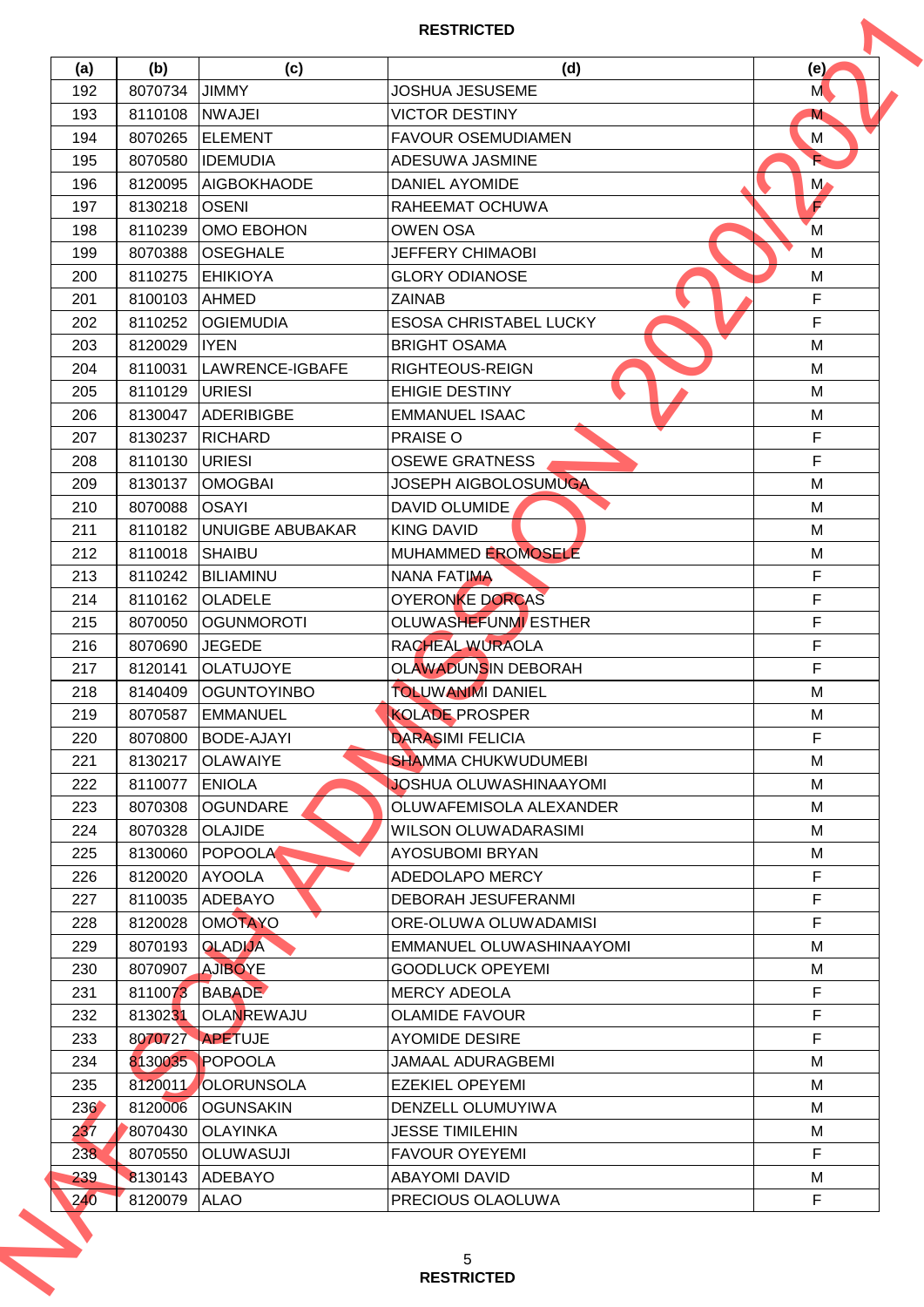|     |              |                     | <b>RESTRICTED</b>                                      |                  |
|-----|--------------|---------------------|--------------------------------------------------------|------------------|
| (a) | (b)          | (c)                 | (d)                                                    | (e)              |
| 241 | 8070076      | <b>EGBO</b>         | SOPHIACYRINA CHIDINMA                                  | F                |
| 242 | 8070746      | <b>NNAMOKO</b>      | <b>GIDEON CHINEDU PRAISE</b>                           | M                |
| 243 | 8110200      | <b>CHINEDU</b>      | CHEMEROGO UGOCHUKWU                                    | М                |
| 244 | 8110190      | <b>UKAM</b>         | <b>CHARLES</b>                                         | M                |
| 245 | 8070126      | <b>IBEH</b>         | <b>KEMA NUELLA</b>                                     | $F_{\ell}$       |
| 246 | 8110146      | <b>OKENYI</b>       | <b>CHIAMANDA RACHAEL</b>                               | F                |
| 247 | 8130152      | <b>ABOCHI</b>       | <b>EMMANUEL CHIKE</b>                                  | M                |
| 248 | 8110320      | <b>NDUKWE</b>       | <b>LOIS EZINNE</b>                                     | F                |
| 249 | 8070698      | <b>NNONA</b>        | <b>FAVOUR CHINEDU</b>                                  | M                |
| 250 | 8070728      | CHIAGHA             | <b>CHISOM HENRY</b>                                    | M                |
| 251 | 8070680      | <b>AGBO</b>         | CHUKWUMA DAVID                                         | M                |
| 252 | 8110029      | <b>ISAAC</b>        | <b>BETHEL MMESOMA</b>                                  | $\mathsf F$      |
| 253 | 8120166      | <b>IYIDA</b>        | MUNACHIMSO ANTHONIA                                    | F                |
| 254 | 8120109      | <b>IGWEBUIKE</b>    | <b>NGOZI ANDRA</b>                                     | $\mathsf F$      |
| 255 | 8070313      | ANIESODU            | <b>ESTHER CHIMDIA</b>                                  | $\mathsf F$      |
| 256 | 8120056      | AYOGU               | KAMSIYOCHUKWU BERKELY                                  | M                |
| 257 | 8070709      | <b>UGWU</b>         | AMARACHUKWU FAITH                                      | F                |
| 258 | 8130167      | ANYALEBECHI         | <b>JOSHUA UGOCHUKWU</b>                                | M                |
| 259 | 8120167      | <b>IYIDA</b>        | MUNACHIMYI ANTHONY                                     | М                |
| 260 | 8120125      | <b>EZE</b>          | <b>BRIGHT MUNACHIMSO</b>                               | M                |
| 261 | 8070015      | <b>OKAFOR</b>       | <b>CHIAMAKA</b>                                        | $\mathsf{F}$     |
| 262 | 8070361      | <b>TONY-ANI</b>     | ANTHONY                                                | M                |
| 263 | 8130099      | <b>IEDWARD</b>      | <b>EZRA ANYINGE</b>                                    | $\mathsf F$      |
| 264 | 8130238      | <b>ZAKARI</b>       | <b>SUNDAY NYORKANGIYOR</b>                             | M                |
| 265 | 8070645      | <b>ADAMU</b>        | <b>MOHAMMED LAWAN</b>                                  | M                |
| 266 | 8120243      | <b>GINIGEME</b>     | CHINEDUM GODSPOWER                                     | M                |
| 267 | 8070351      | <b>OKAFOR</b>       | <b>SUCCESS SEMILORE</b>                                | M                |
| 268 | 8130106 DURU |                     | <b>CHRISSIE OGOCHUKWU</b>                              | $\mathsf F$      |
| 269 | 8070056      | <b>ISIOHIA</b>      | <b>ONYINYE TRACY</b>                                   | F                |
| 270 | 8070113      | SILAS               | <b>HAPPINESS OLUWAPAMILERIN</b>                        | F                |
| 271 | 8070154      | <b>IKECHUKWU</b>    | <b>GOODNESS NMESONMACHUKWU</b>                         | F                |
|     | 8070404      | <b>EKEH</b>         |                                                        |                  |
| 272 |              |                     | CHUKWUEMEKA DESTINY                                    | М<br>$\mathsf F$ |
| 273 | 8070250      | <b>AZUBUINE</b>     | <b>EBUBECHUKWU GRACE</b><br><b>CHINEMEREM VICTORIA</b> | $\mathsf F$      |
| 274 | 8070666      | <b>OKAFOR</b>       |                                                        | F                |
| 275 | 8110096      | <b>JUSTUS</b>       | VANESSA AMARA                                          |                  |
| 276 | 8070011      | <b>OBI</b>          | <b>CHIDIMMA GRACE</b>                                  | $\mathsf F$      |
| 277 | 8070426      | <b>OKORO</b>        | <b>CHIBUIKE PAUL</b>                                   | М                |
| 278 | 8130077      | <b>OKPARA</b>       | SOMTOCHUKWU OMOTOLA                                    | $\mathsf F$      |
| 279 |              | 8130045 MMADUABUCHI | <b>PROSPER TOCHUKWU</b>                                | M                |
| 280 |              | 8120288 KENNETH     | <b>EMMANUEL CHIEMERIE</b>                              | м                |
| 281 |              | 8110188   KINGSLEY  | <b>FAVOUR ONYEDIKACHUKWU</b>                           | M                |
| 282 |              | 8070492 UWAKARA     | DIVINEFAVOUR CHISOM                                    | $\mathsf F$      |
| 283 |              | 8120080 WUAMADI     | <b>EMMANUELLA ADAEZE</b>                               | F                |
| 284 | 8130161      | AZUINE              | <b>CHINEMEREM EMMANUEL</b>                             | М                |
| 285 | 8130039      | <b>MADU</b>         | MARYLYZE CHIOMA                                        | F                |
| 286 | 8070695      | <b>DICKSON</b>      | <b>AMARACHI BETHEL</b>                                 | F                |
| 287 | 8070872      | <b>OKEAGU</b>       | MICHELLE AMARACHI                                      | F                |
| 288 | 8130010      | <b>OKEKE</b>        | <b>EBUBE PRECIOUS</b>                                  | $\mathsf F$      |
| 289 | 8130172      | <b>OPARAH</b>       | <b>CHISOM FAVOUR</b>                                   | F                |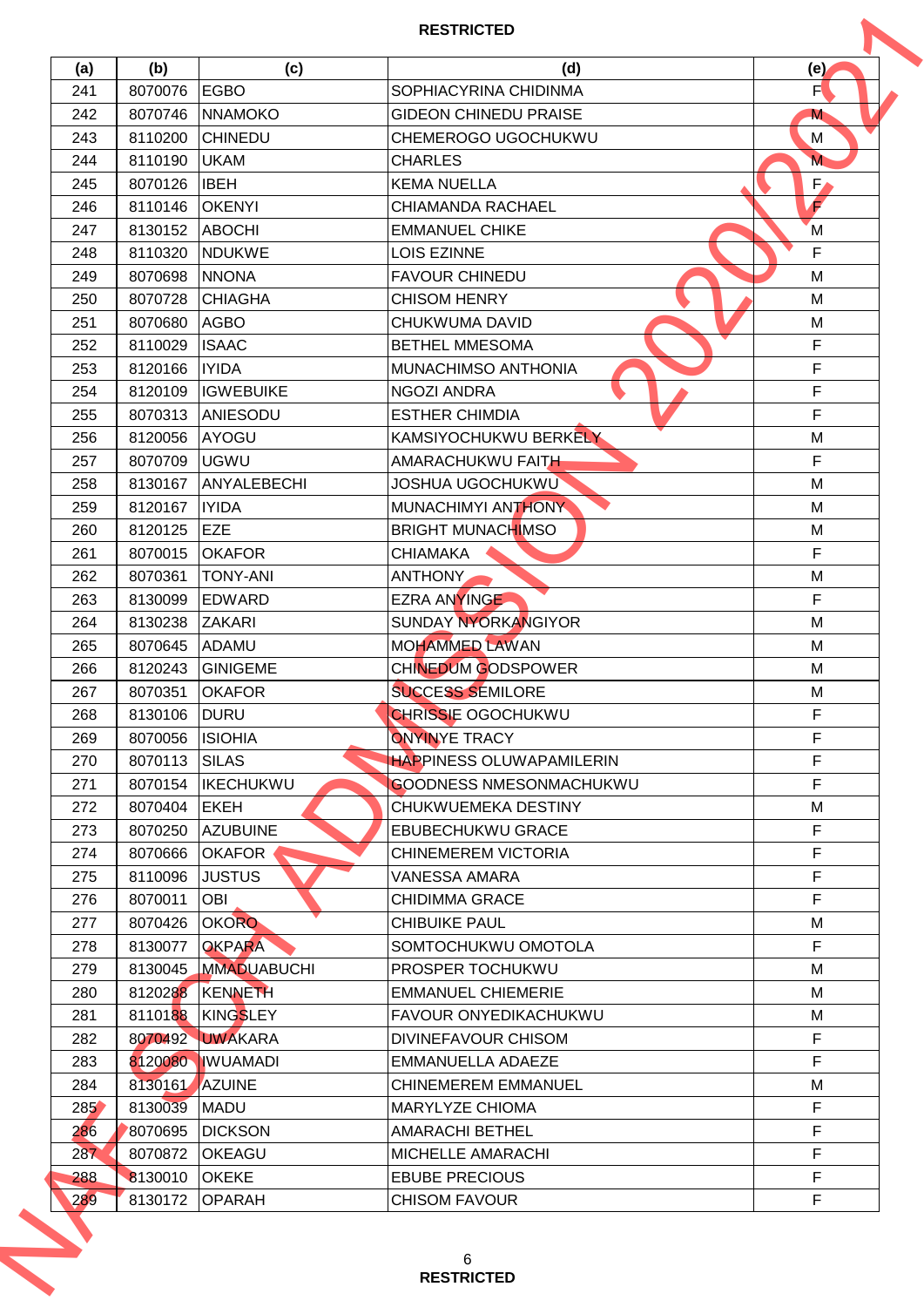|     |                |                     | <b>RESTRICTED</b>              |             |
|-----|----------------|---------------------|--------------------------------|-------------|
| (a) | (b)            | (c)                 | (d)                            | (e)         |
| 290 | 8110333        | <b>IBE-OBASI</b>    | BENITA NZUBECHUKWU             | F           |
| 291 | 8130196        | SAMUEL              | AMEN SOPHIA KASARACHI          |             |
| 292 | 8110010        | ORISHAKWE           | <b>ANGEL</b>                   | F           |
| 293 | 8120234        | <b>UGWUEZUMBA</b>   | <b>VINCENT DE PAUL KELECHI</b> | M           |
| 294 | 8070017        | <b>ONYECHERE</b>    | <b>CHIZARAM DIVINE</b>         | $F_{\ell}$  |
| 295 | 8120163        | <b>AKAGBURUONYE</b> | CHIMAMAKA PETRA                | F           |
| 296 | 8070271        | <b>MMIRIKWE</b>     | <b>EMMANUEL CHUKWUBUIKEM</b>   | M           |
| 297 | 8070718        | <b>OSUNWA</b>       | <b>JIDECHUKWU CHIDALUE</b>     | M           |
| 298 | 8120213        | <b>NWAIWU</b>       | <b>MARYANN ADAEZE</b>          | $\mathsf F$ |
| 299 | 8070527        | <b>UCHENNA</b>      | <b>MIRACLE NGOZI</b>           | F           |
| 300 | 8130130        | <b>SALISU</b>       | ABDULSALAM MUHAMMED            | M           |
| 301 | 8070839        | ALI                 | <b>MUZAKKIR</b>                | M           |
| 302 | 8070501        | <b>MUSA</b>         | <b>USMAN RINGIM</b>            | M           |
| 303 | 8130103        | YOHANNA             | <b>ISAAC GWAZACHAT</b>         | M           |
| 304 | 8120054        | <b>JONAH</b>        | <b>THANKGOD GIDEON</b>         | M           |
| 305 | 8130228        | <b>ISUWA</b>        | ZIDYEP HEPHZIBAH               | $\mathsf F$ |
| 306 | 8070322        | <b>PATRICK</b>      | <b>TREASURE SUCHET</b>         | F           |
| 307 | 8120017        | SAIDU               | <b>AISHA YUSUF</b>             | F           |
| 308 | 8070875        | <b>HABIB</b>        | <b>ABDUL MUMINI UMAR</b>       | M           |
| 309 | 8130079        | <b>BALARABE</b>     | <b>AISHA SURAJO</b>            | $\mathsf F$ |
| 310 | 8070495        | <b>ADAMU</b>        | <b>FATIMAH ZARA</b>            | F           |
| 311 | 8110023        | <b>TUKUR</b>        | <b>ABDULRAHMAN BUHARI</b>      | M           |
| 312 | 8070775        | KHALID              | <b>FATIMA MUSA</b>             | $\mathsf F$ |
| 313 | 8070196        | <b>ABUBAKAR</b>     | <b>HALIMA MUHAMMAD</b>         | F           |
| 314 | 8060271        | <b>IBRAHIM</b>      | <b>ABDULKADIR ABDULLAHI</b>    | M           |
| 315 | 8070071        | <b>YUSUF</b>        | YUSUF USMAN                    | M           |
| 316 | 8120216        | <b>UMAR</b>         | <b>MOHAMMED TSANNI</b>         | M           |
| 317 | 8070151        | LUQMAN              | FAOZIYYAH                      | $\mathsf F$ |
| 318 | 8130030        | <b>ABUBAKAR</b>     | <b>AL-AMIN</b>                 | М           |
| 319 | 8110043 ADAMU  |                     | <b>REBECCA EMMANUEL</b>        | F           |
| 320 | 8070591        | <b>ALMUSTAPHA</b>   | <b>IBRAHIM</b>                 | м           |
| 321 | 8070623        | ABDULLAHI           | <b>ABUBAKAR ABBA</b>           | м           |
| 322 | 8130043        | <b>OCHIMANA</b>     | <b>DEBORAH OJIMA</b>           | $\mathsf F$ |
| 323 | 8070891        | <b>BALA</b>         | DTREASURE OJOCHEGBE            | м           |
| 324 | 8130174        | <b>SHAIBU</b>       | <b>WINNER UFEDO</b>            | м           |
| 325 | 8070032        | <b>UMORU</b>        | DAVID ABIOYE                   | м           |
| 326 | 8070570        | SALAWU              | ADURAGBEMI SAMSON              | м           |
| 327 | 8130044        | <b>OCHIMANA</b>     | <b>DORCAS UFEDO</b>            | $\mathsf F$ |
| 328 |                | 8070269 MOHAMMED    | <b>MUSTAPHA OMEIZA</b>         | M           |
| 329 |                | 8070270 MUKHTAR     | <b>HALIMAT JEMIMA</b>          | $\mathsf F$ |
| 330 | 8120087 ARINZE |                     | <b>OJOCHEGBE CALEB</b>         | M           |
| 331 | 8120124 ZAKARI |                     | KHALEELAH OJONUYO              | $\mathsf F$ |
| 332 |                | 8130191 OBAFEMI     | OLUWADARASIMI SAMUEL           | M           |
| 333 | 8070319        | MUHAMMED            | <b>QUDSIA ONIZE</b>            | F           |
| 334 | 8070619        | SOLOMON             | <b>BLESSING ENYOJO</b>         | F           |
| 335 | 8130072        | <b>EDINO</b>        | OLUBO-OJO JOAN                 | F           |
| 336 | 8120244        | <b>JOSEPH</b>       | <b>EMMANUEL GBOLAHAN</b>       | М           |
| 337 | 8070777        | <b>YUSUF</b>        | MOHAMMED AWOLU                 | м           |
| 338 | 8070423        | <b>UMAR</b>         | <b>ABDULLAH AMOTO</b>          | М           |
|     |                |                     | 7<br><b>RESTRICTED</b>         |             |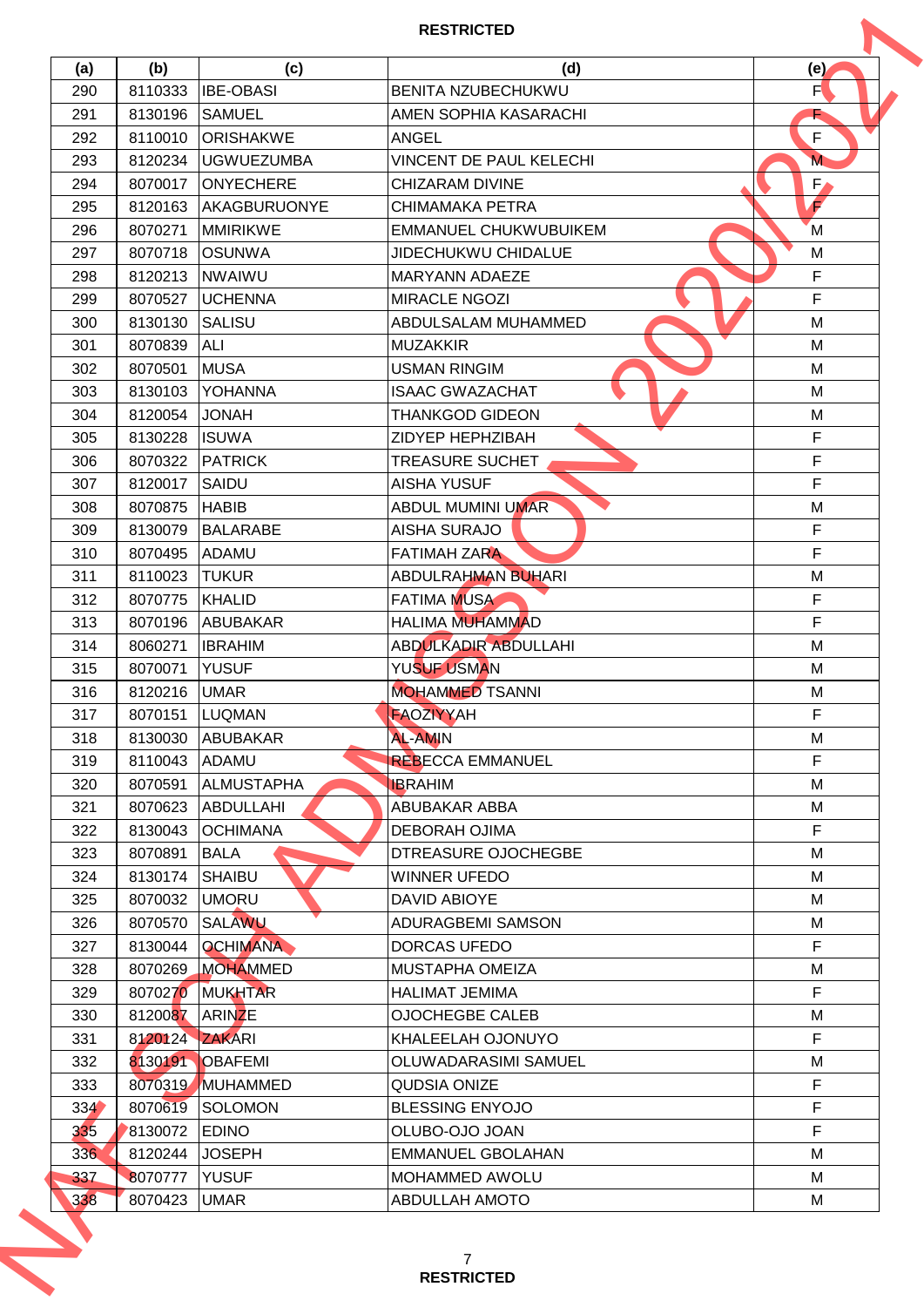|     |                |                                   | <b>RESTRICTED</b>                 |                   |
|-----|----------------|-----------------------------------|-----------------------------------|-------------------|
| (a) | (b)            | (c)                               | (d)                               | (e)               |
| 339 | 8130110        | <b>ABUTU</b>                      | MARY OMA - OJO                    | F                 |
| 340 | 8070529        | <b>ONUBEDO</b>                    | OKIKI-JOSEPH ABUNDANCE            | M                 |
| 341 | 8110356        | YAHAYA                            | <b>ITOKPA MAHMUD</b>              | М                 |
| 342 | 8120233        | <b>USMAN</b>                      | <b>ABDULSOBUR ONIMISI</b>         | M.                |
| 343 | 8130210        | <b>EJEMBI</b>                     | ELLENA ELE - OJO                  | $F_{\ell}$        |
| 344 | 8110075        | <b>MUSA</b>                       | <b>ABDULRAHEEM ADNOYI</b>         | $\overline{M}$    |
| 345 | 8120193        | SANNI                             | <b>ABDULAHI FAVOUR</b>            | M                 |
| 346 | 8120019        | <b>MOHAMMED</b>                   | YUNUSA BILAL                      | М                 |
| 347 | 8070262        | <b>OLUWATUNBOSUN</b>              | <b>KELVIN BRIGHT</b>              | M                 |
| 348 | 8110058        | <b>ABDULKADIRI</b>                | <b>ASIBU</b>                      | M                 |
| 349 | 8120018        | <b>MOHAMMED</b>                   | <b>SAKINA ADAMU</b>               | $\mathsf F$       |
| 350 | 8120197        | <b>MATHIAS</b>                    | <b>JETHRO SUNDAY</b>              | M                 |
| 351 | 8110206        | <b>GOWON</b>                      | <b>KHADIJAT MUSA</b>              | F                 |
| 352 | 8130034        | <b>AKPAMI</b>                     | <b>MOWO EMMANUEL</b>              | M                 |
| 353 | 8120142        | <b>MOMOH</b>                      | SANDRA ELE-OJO                    | $\mathsf F$       |
| 354 | 8120205        | <b>JUBRIL</b>                     | <b>MOHAMMED AL-AMEEN</b>          | M                 |
| 355 | 8070564        | EGBUNU                            | <b>MORNOR SLYVIA</b>              | F                 |
| 356 | 8120040        | <b>GABRIEL</b>                    | <b>OJOMA CHIDERA</b>              | M                 |
| 357 | 8070849        | <b>MUSTAPHA</b>                   | <b>HABEEB</b>                     | M                 |
| 358 | 8070658        | ABDULSALAM                        | <b>FAREEDAH AYOMIDE</b>           | F                 |
| 359 | 8070019        | YAHAYA                            | RAHMA-IHSAN ABUBAKAR              | F                 |
| 360 | 8140355        | <b>ABDULLAHI</b>                  | <b>HAKEEM OPEYEMI</b>             | M                 |
| 361 | 8070521        | <b>ADEBAYO</b>                    | JAMALDEEN AYOMIDE                 | M                 |
| 362 | 8130069        | POPOOLA                           | ADEJOKE JOY                       | F                 |
| 363 | 8070253        | <b>AFOLABI</b>                    | <b>MATTHEW OLAYEMI</b>            | M                 |
| 364 | 8130002        | <b>IBIWOYE</b>                    | PRECIOUS DAMILOLA                 | F                 |
| 365 | 8130036        | SANNI                             | <b>FAIDAT OLUWABUKOLA</b>         | F                 |
| 366 | 8070149 AJAYI  |                                   | <b>GIDEON OLAOLUWA</b>            | M                 |
| 367 | 8070735        | <b>ABDUL GANIYU</b>               | <b>DAMILARE FUAD</b>              | м                 |
| 368 |                | 8070719 UTHMAN                    | <b>MUHAMMAD MURTADHA OSHIOKE</b>  | M                 |
| 369 |                | 8070528 FOLARANMI                 | <b>ABDULAZEEZ ADEGBOYEGA</b>      | М                 |
| 370 | 8110041        | <b>KEJI-OLUBUADE</b>              | <b>HAZEEMAH PEMISIRE</b>          | F                 |
| 371 | 8070900        | <b>ADEKEYE</b>                    | <b>TUNMISE MOSES</b>              | М                 |
| 372 | 8130025        | ADEBAYO                           | <b>HALIYAH OLAYINKA</b>           | $\mathsf F$       |
|     |                |                                   |                                   | F                 |
| 373 | 8110271        | <b>ALABI</b>                      | HALEEMAH WURAOLA                  |                   |
| 374 | 8110304        | <b>BALOGUN</b><br>8130052 ADEYEMI | <b>ALLIY OLAMIDE</b>              | M<br>$\mathsf F$  |
| 375 | 8130121        | <b>MOHAMMED BABA</b>              | SHEKINAT ADERONKE<br><b>ASMAU</b> | $\mathsf F$       |
| 376 |                |                                   |                                   | F                 |
| 377 |                | 8070160 ADEYEMI                   | <b>AISHAT ADENIKE</b>             |                   |
| 378 |                | 8130170 OLOGUNDE                  | MARVELLOUS ELISHA                 | M<br>$\mathsf{F}$ |
| 379 | 8110022 ARINDE |                                   | OLUWATUMININU ELIZABETH           |                   |
| 380 |                | 8070010 AL-AWAL                   | MOHAMMED THANNI INUMIDUN          | M                 |
| 381 | 8070612 AMUDA  |                                   | ABDULALEEM KOLAPO                 | M                 |
| 382 | 8110008        | OWOYALE                           | ABBAS OLANREWAJU                  | м                 |
| 383 | 8130091        | <b>OLATUNJI</b>                   | ABDULMALIK ADEBAYO                | M                 |
| 384 | 8110015        | <b>IBRAHIM</b>                    | ABUBAKAR AYODEJI                  | М                 |
| 385 | 8120146        | <b>HOMIL</b>                      | <b>TAJUDEEN BABATUNDE</b>         | М                 |
| 386 | 8110103        | <b>AMUDA</b>                      | AMINAT OLAJUMOKE                  | F                 |
| 387 | 8070079        | <b>OLAWALE</b>                    | <b>SUCCESS AYOMIDE</b>            | М                 |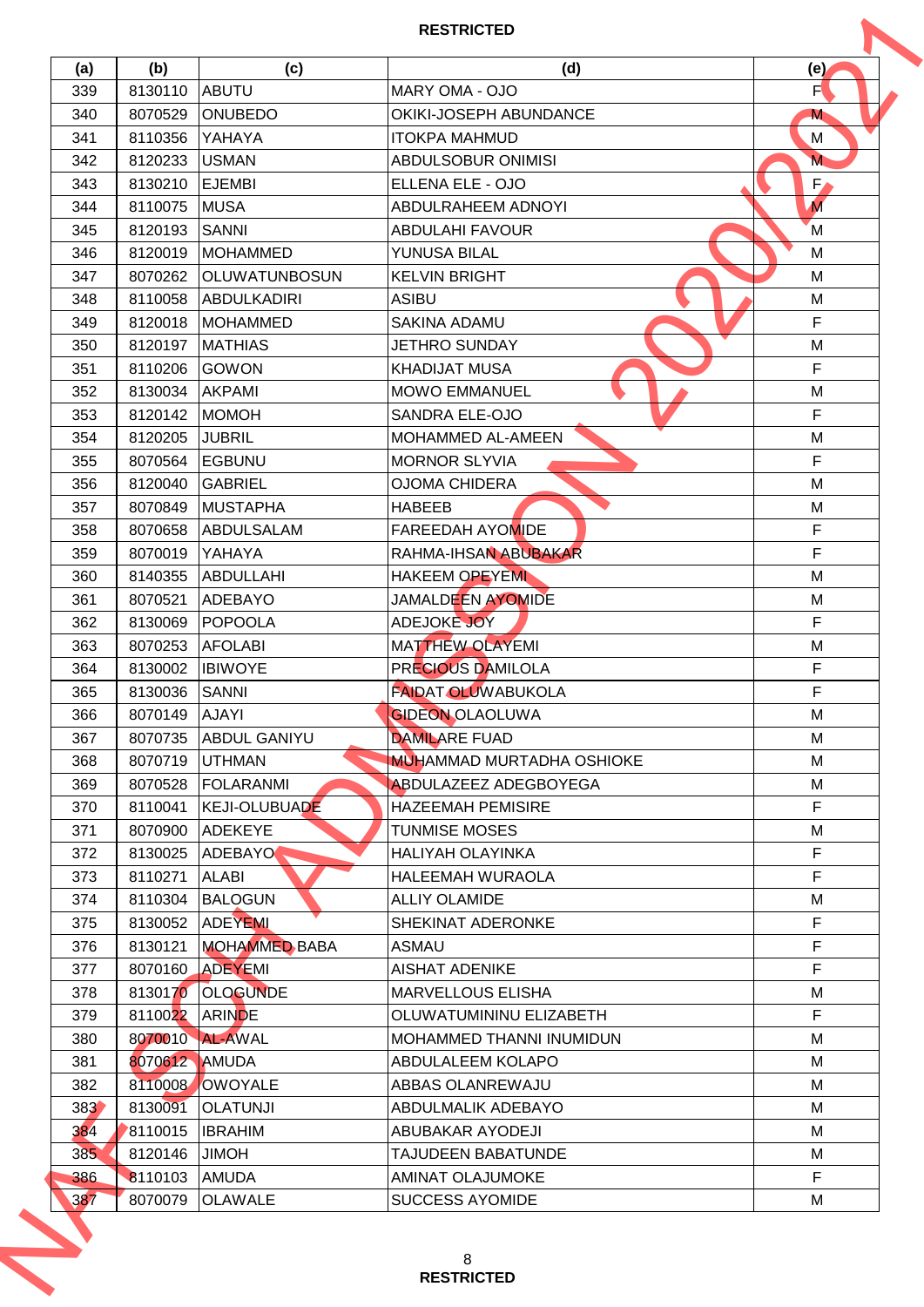|     |         |                        | <b>RESTRICTED</b>                  |               |
|-----|---------|------------------------|------------------------------------|---------------|
| (a) | (b)     | (c)                    | (d)                                | (e)           |
| 388 | 8070435 | <b>OYELEKE</b>         | <b>DANIEL OLUWATOBA</b>            | M             |
| 389 | 8070302 | <b>OWUYE</b>           | FAHEEZAH OLUWAKEMI                 |               |
| 390 | 8070229 | AKANBI-INAWO           | <b>ANIOLUWA AKANBI</b>             | М             |
| 391 | 8070551 | <b>SHADEKO</b>         | MONJOLAOLUWA OKUNADE               | M <sub></sub> |
| 392 | 8070047 | <b>FOLORUNSHO</b>      | <b>JESUTOFUNMI DIVINE</b>          | $F_{\ell}$    |
| 393 | 8070303 | KOSOKO                 | <b>TAMAAM AJOKE</b>                | €             |
| 394 | 8100092 | <b>BANKOLE</b>         | <b>TOFUNMI MARIE - ANTHOINETTE</b> | $\mathsf{F}$  |
| 395 | 8100006 | <b>FOLAMI</b>          | <b>QUAZEEM BOLAJI</b>              | M             |
| 396 | 8070442 | <b>BASTUS</b>          | OLUWAFIKUNMI DANIEL                | M             |
| 397 | 8110202 | <b>ONIGA</b>           | RASHIDAT OLAIYA                    | F             |
| 398 | 8070251 | <b>HARUNA</b>          | ABDULLAHI AJIBOLA                  | M             |
| 399 | 8070582 | <b>ANJORIN</b>         | ANJOLAOLUWA ALMIRA                 | $\mathsf F$   |
| 400 | 8130080 | <b>AKINNIYI</b>        | <b>OLORUNFEMI ELFREDA</b>          | $\mathsf F$   |
| 401 | 8070040 | <b>ADEKUNLE</b>        | <b>DAVID FOLLY</b>                 | M             |
| 402 | 8070858 | <b>JOHNSON</b>         | OLUWASINMISOLA SEJORO              | F             |
| 403 | 8130211 | <b>AGIRI</b>           | <b>NABEELAH KEHINDE</b>            | F             |
| 404 | 8070648 | <b>JOSEPH</b>          | <b>GODPRAISE SENAMI</b>            | F             |
| 405 | 8070161 | OLANREWAJU             | <b>BAQEEAT TOLANI</b>              | F             |
| 406 | 8130187 | <b>ARCHER</b>          | <b>VICTORIA OREOLUWA</b>           | F             |
| 407 | 8081018 | <b>LIADI</b>           | <b>TOLUWANI MICHAEL</b>            | M             |
| 408 | 8070078 | <b>FAKUNLE</b>         | <b>MEMUNAT OLAMIDE</b>             | F             |
| 409 | 8070086 | <b>OYEBAJO</b>         | <b>SAMSON OLUWASEUN</b>            | M             |
| 410 | 8070252 | <b>OLUWASEUN</b>       | DAVID OLUWADARASIMI                | М             |
| 411 | 8070309 | <b>OKETAYO</b>         | <b>KOREDE OLUSEGUN</b>             | M             |
| 412 | 8070256 | AKINNIKU               | <b>FAVOUR AKINBODE</b>             | M             |
| 413 | 8070087 | <b>ATAYERO</b>         | MICHEAL OLUWATOSIN                 | M             |
| 414 | 8070080 | <b>TIJANI</b>          | <b>KHALILA IREOLUWATOFUNMI</b>     | F             |
| 415 | 8120083 | AKINYEMI               | QUOWEEYAH OMOWUNMI                 | $\mathsf F$   |
| 416 | 8070684 | <b>USMAN</b>           | <b>SAMUEL</b>                      | м             |
| 417 | 8130188 | <b>DANIEL</b>          | <b>PIUS OLUWATOMIWA</b>            | M             |
| 418 | 8070525 | <b>ONISAROTU</b>       | <b>TOBI TAMUNOKURO</b>             | M             |
| 419 | 8070905 | <b>OWOSENI</b>         | MUSTEQEEN OLARENWAJU               | м             |
| 420 | 8070659 | <b>JACOB - DEPIVER</b> | <b>ADEOLUWA FORTUNE</b>            | м             |
| 421 | 8070749 | AJANKU                 | <b>SULTAN IREMIDE</b>              | М             |
| 422 | 8070198 | <b>TALABI</b>          | AISHA OLUWANIFEMI                  | F             |
| 423 | 8110137 | <b>ASHIMI</b>          | NOFISAT KOFOWOROLA                 | $\mathsf F$   |
| 424 | 8130225 | <b>MALIK</b>           | <b>AMIRAH ENIOLA</b>               | F             |
| 425 | 8110050 | <b>ABDULKAREEM</b>     | DHIKRULAI MOJOYINOLA               | M             |
| 426 | 8070906 | KOSOKO                 | MAZEEYAH OMOTOLA                   | F             |
| 427 | 8070315 | <b>DABIRI</b>          | UTHMAN AKOREDE                     | м             |
| 428 | 8070491 | <b>ANIMASHAUN</b>      | SOBUR ADEGOROYE                    | M             |
| 429 | 8070896 | <b>BOJOR</b>           | <b>OMAWUMI PEARL</b>               | F             |
| 430 |         | 8110297 ADEKUNLE       | <b>MUIZ OKIKIOLA</b>               | M             |
| 431 |         | 8130202 ATEMENU        | <b>DONA BLESSING</b>               | $\mathsf F$   |
| 432 | 8110121 | <b>OLANIYAN</b>        | <b>HASSAN OLADIPUPO</b>            | M             |
| 433 | 8070203 | <b>BELLO</b>           | ABDULAMEED OLAMIDE                 | М             |
| 434 | 8070375 | <b>LASISI</b>          | <b>WARIS AKOREDE</b>               | М             |
| 435 | 8070898 | <b>ADENIJI</b>         | RAHEEMAT ADESOLA                   | $\mathsf F$   |
|     | 8120062 | <b>AILERU</b>          | FODILAT OLAOLUWA                   | F             |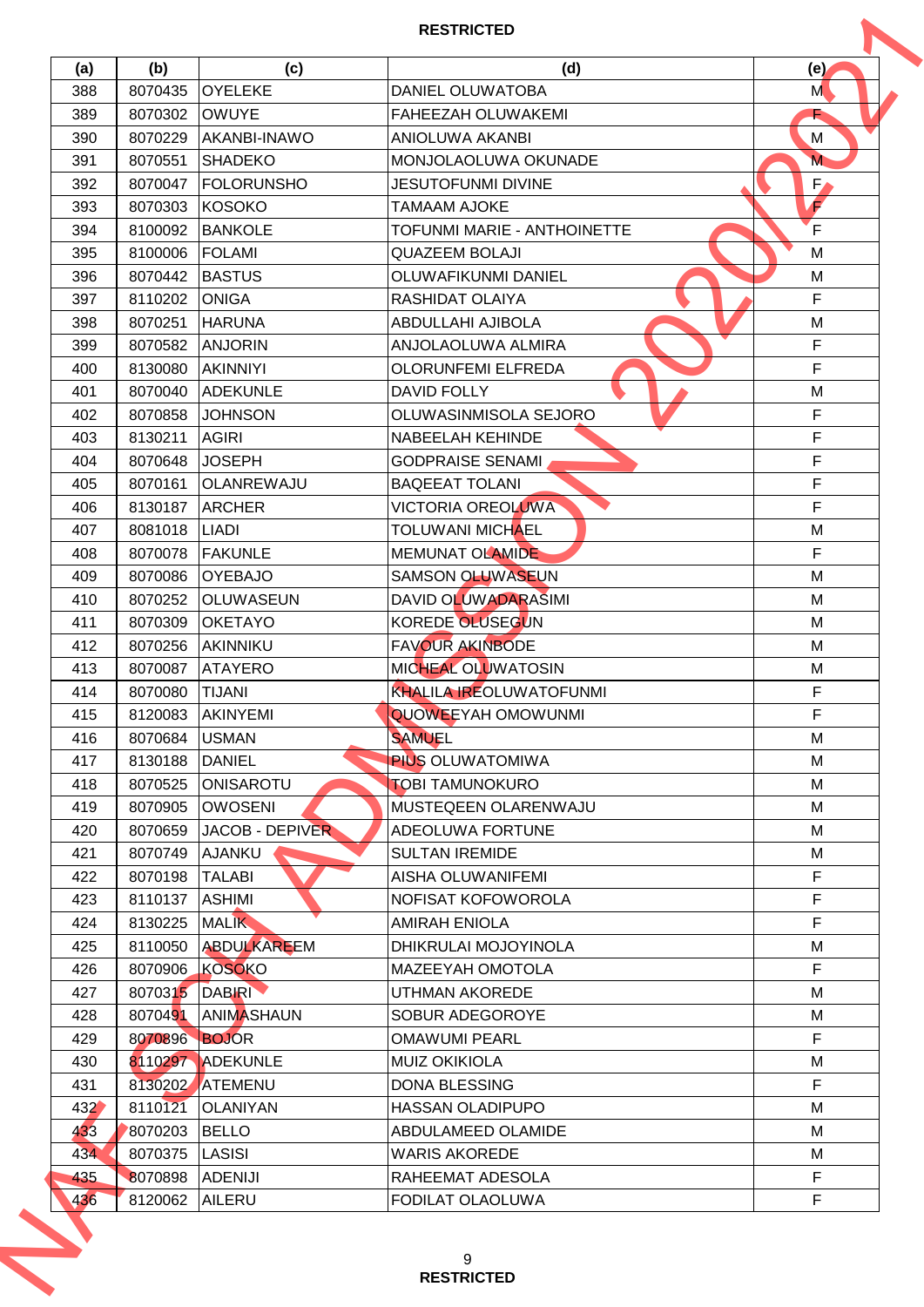|     |                |                       | <b>RESTRICTED</b>             |               |
|-----|----------------|-----------------------|-------------------------------|---------------|
| (a) | (b)            | (c)                   | (d)                           | (e)           |
| 437 | 8070074        | <b>OLATUNDE</b>       | <b>ASEOLUWA EUGENE</b>        | M             |
| 438 | 8070879        | <b>SOARES</b>         | <b>BOLUWATIFE ELIZABETH</b>   |               |
| 439 | 8110135        | <b>OLUWEMIMO</b>      | <b>NAHEEM MOSORIRE</b>        | М             |
| 440 | 8110205        | <b>SHONIBARE</b>      | <b>IBIRONKE HAFSOH</b>        |               |
| 441 | 8120165        | <b>IDOWU</b>          | <b>DANIEL DAMILARE</b>        | $M_{\bullet}$ |
| 442 | 8110207        | <b>MUYIBI</b>         | <b>AISHAT</b>                 | F             |
| 443 | 8130216        | <b>SHUAIBU</b>        | ABDULSAMAD AYOMIDE            | M             |
| 444 | 8120185        | <b>ANDREW</b>         | <b>CHRISTOPHER OKOLO</b>      | M             |
| 445 | 8110028        | <b>BAKA</b>           | <b>GODWIN</b>                 | M             |
| 446 | 8110112        | ABDURRAHMAN           | <b>FAIZAH OMOLAYO</b>         | $\mathsf F$   |
| 447 | 8120111        | <b>JOHN</b>           | <b>DANIEL YEYEDU</b>          | M             |
| 448 | 8120065        | <b>JIBRIL</b>         | <b>MARIAM GADAFI</b>          | F             |
| 449 | 8110128        | <b>ABDULLAHI ALFA</b> | <b>SULEIMAN</b>               | M             |
| 450 | 8130101        | <b>MOHAMMED</b>       | MOHAMMED DANMOTA              | M             |
| 451 | 8110111        | <b>GARBA</b>          | <b>ISMAIL ALIYU</b>           | M             |
| 452 | 8110039        | <b>IBRAHIM</b>        | <b>SADIQ ABUBAKAR</b>         | M             |
| 453 | 8110104        | <b>MAMUDU</b>         | <b>FATIMA BINTA</b>           | F             |
| 454 | 8120283        | SOTONWA               | MICHAEL OMOTOLA               | M             |
| 455 | 8130093        | ADEJARE               | <b>NOAH MAYOWA</b>            | M             |
| 456 | 8070890        | <b>FASASI</b>         | <b>JAMES AYOMIDIPUPO</b>      | M             |
| 457 | 8070553        | <b>ADEOYE</b>         | <b>OLUWANIFEMI DAVID</b>      | М             |
| 458 | 8110001        | <b>ALAO</b>           | <b>ABDULAFEEF AFOLABI</b>     | M             |
| 459 | 8070604        | YUSUF-ABDULLAH        | YAASIR AKOREDE                | M             |
| 460 | 8070542        | <b>OLUREMI</b>        | <b>JOSEPH OPEMIPO</b>         | M             |
| 461 | 8070459        | <b>OLAYOKUN</b>       | <b>MUSTAPHA OLAMIDE</b>       | M             |
| 462 | 8070579        | SANYAOLU              | <b>ADURAGBEMI</b>             | F             |
| 463 | 8070810        | <b>BAKARE</b>         | <b>FARIDA OLUWAYONUSIMI</b>   | F             |
| 464 | 8110185 KUTI   |                       | <b>BARAKAT OLAROGBAYIMIKA</b> | $\mathsf F$   |
| 465 | 8110196        | <b>AFENI</b>          | <b>MICHAEL OLUWATOSIN</b>     | М             |
| 466 | 8070331        | <b>SHOREMEKUN</b>     | OBALOLUWA GOODLUCK            | M             |
| 467 | 8070456        | <b>OGUNDELE</b>       | <b>GBEMISOLA PHEBE</b>        | $\mathsf{F}$  |
| 468 | 8070796        | <b>PHILIPS</b>        | OLUWAJOMILOJU JESUTOMISIN     | м             |
| 469 | 8070082        | <b>OLUYEMI</b>        | <b>HASSAN ENIOLA</b>          | M             |
| 470 | 8070225        | <b>KAREEM</b>         | <b>OLRUNKEMI RISIKAT</b>      | F             |
| 471 | 8070370        | <b>ODUSOTE</b>        | <b>FRUITFULNESS EWAOLUWA</b>  | M             |
| 472 | 8070663        | <b>AKINOLA</b>        | <b>ABRAHAM OREOLUWA</b>       | м             |
| 473 | 8070687        | <b>OLUJOBI</b>        | <b>ESOOLUWA SHIFT</b>         | м             |
| 474 | 8120128        | ADEBAYO               | TEMIDARA TESTIMONY            | $\mathsf F$   |
| 475 | 8070178        | <b>IBAGBEOLA</b>      | <b>ISREAL OLAWALE</b>         | M             |
| 476 | 8130008        | <b>OGUNSANYA</b>      | ELIJAH OLUWATIMILEYIN         | м             |
| 477 | 8070083 BELLO  |                       | ABIBA ADEDAMOLA               | $\mathsf F$   |
| 478 | 8070771 ABIOLA |                       | <b>GODSPRAISE TOLUWANIMI</b>  | $\mathsf F$   |
| 479 |                | 8120271 ADELAKUN      | <b>EMMANUEL OLAWUNMI</b>      | M             |
| 480 | 8130125        | OSINOWO               | <b>BRACHA OLUWANIFEMI</b>     | F             |
| 481 | 8070578        | <b>OMOTARA</b>        | ABDUL MALIK BOLUWATIFE        | М             |
| 482 | 8070042        | SADIQ                 | <b>HIQMAT ENIAYO</b>          | F             |
| 483 | 8070052        | SOYOOLA               | DANIEL OLAOLUWA               | М             |
| 484 | 8070100        | <b>IGBONLA</b>        | <b>JOSEPH AYOMIDIMEJI</b>     | М             |
| 485 | 8070145        | <b>AVOSEH</b>         | <b>SEYON ONYINYECHI</b>       | $\mathsf F$   |
|     |                |                       | 10<br><b>RESTRICTED</b>       |               |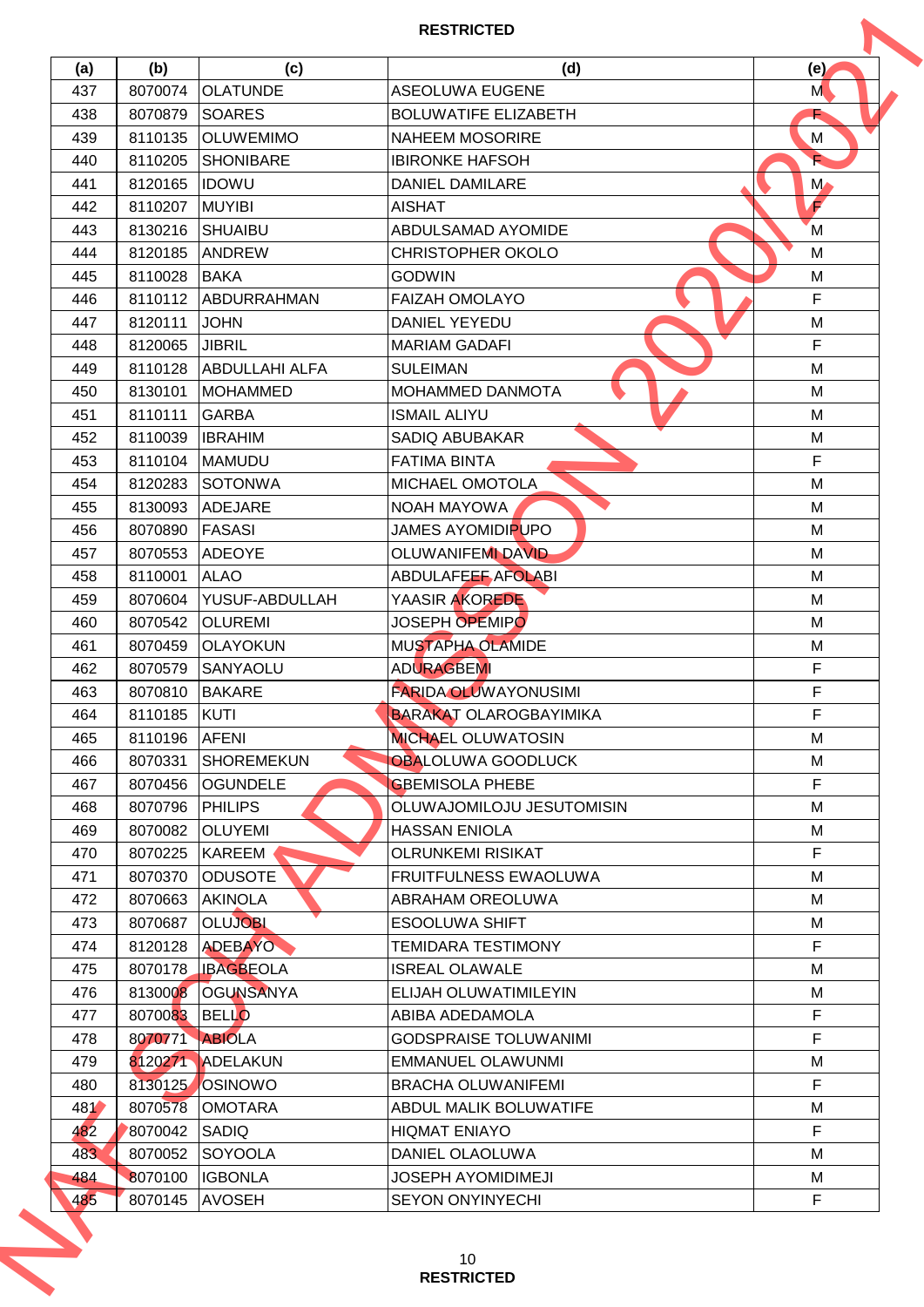| (b)<br>8070398<br>8110138<br>8120084<br>8070458<br>8070874<br>8110098<br>8070116<br>8070386<br>8070596<br>8070460<br>8120024<br>8110213<br>8120145<br>8070204<br>8120072<br>8110230<br>8120263<br>8110338<br>8110249<br>8070417<br>8070657<br>8110339<br>8020018<br>8110081<br>8070497 | (c)<br><b>OLUBODE</b><br><b>IRENIKASE</b><br><b>OLUBIYI</b><br><b>IBRAHIM-DADA</b><br><b>ODEWOLE</b><br><b>EMMANUEL</b><br><b>ADESANYA</b><br><b>OYEWAMI</b><br><b>OSIMOKUN</b><br>SODIYAN<br><b>ILORI</b><br><b>OYEBOLA</b><br><b>OLAYINKA</b><br><b>SORUNGBE</b><br><b>OGUNLEYE</b><br><b>ASHADE</b><br><b>DIYAOLU</b><br><b>SHOKUNBI</b><br><b>ONASHOGA</b><br><b>YUSUFF</b><br><b>MAJEKODUNMI</b><br><b>SHOKUNBI</b><br><b>OKIKIOLU</b><br><b>MACAULAY</b> | (d)<br><b>OLUWATISE EMMANUEL</b><br><b>DANIEL EBUNOLUWA</b><br><b>ABDULLAH ALAO</b><br><b>MUHAMMAD OLAKUNLE</b><br>OLUWATOMIWA BABALOLA<br><b>AYOMIPO VICTOR</b><br>ABDUL-RAHMAN OBAJUWON<br><b>TEMITOPE PRECIOUS</b><br>TOLUWATISE EGHONGHONRE<br><b>MICHAEL</b><br><b>OLANREWAJU PRECIOUS</b><br><b>OLAMILEKAN DAVID</b><br>ABDULROQEEB OLAWALE<br><b>DAMILOLA ROSELINE</b><br><b>ENIOLA TIMILEHIN</b><br><b>PELUMI ESTHER</b><br>SUCCESS OYINDAMOLA<br>DORCAS ANUOLUWAPO<br><b>IFEDOTUN ABDULROQEEB</b><br><b>HABIBAT OMOTAYO</b><br><b>ABRAHAM OLUWASEGUN</b><br>DANIEL OLADAPO<br>AYOMIDE JOSEPH | (e)<br>M<br>M<br>М<br>M<br>$M_{\bullet}$<br>$\overline{M}$<br>M<br>$\mathsf F$<br>$\mathsf F$<br>M<br>M<br>M<br>M<br>$\mathsf F$<br>F<br>F<br>F<br>F<br>M<br>F<br>М<br>M |
|----------------------------------------------------------------------------------------------------------------------------------------------------------------------------------------------------------------------------------------------------------------------------------------|----------------------------------------------------------------------------------------------------------------------------------------------------------------------------------------------------------------------------------------------------------------------------------------------------------------------------------------------------------------------------------------------------------------------------------------------------------------|-------------------------------------------------------------------------------------------------------------------------------------------------------------------------------------------------------------------------------------------------------------------------------------------------------------------------------------------------------------------------------------------------------------------------------------------------------------------------------------------------------------------------------------------------------------------------------------------------------|--------------------------------------------------------------------------------------------------------------------------------------------------------------------------|
|                                                                                                                                                                                                                                                                                        |                                                                                                                                                                                                                                                                                                                                                                                                                                                                |                                                                                                                                                                                                                                                                                                                                                                                                                                                                                                                                                                                                       |                                                                                                                                                                          |
|                                                                                                                                                                                                                                                                                        |                                                                                                                                                                                                                                                                                                                                                                                                                                                                |                                                                                                                                                                                                                                                                                                                                                                                                                                                                                                                                                                                                       |                                                                                                                                                                          |
|                                                                                                                                                                                                                                                                                        |                                                                                                                                                                                                                                                                                                                                                                                                                                                                |                                                                                                                                                                                                                                                                                                                                                                                                                                                                                                                                                                                                       |                                                                                                                                                                          |
|                                                                                                                                                                                                                                                                                        |                                                                                                                                                                                                                                                                                                                                                                                                                                                                |                                                                                                                                                                                                                                                                                                                                                                                                                                                                                                                                                                                                       |                                                                                                                                                                          |
|                                                                                                                                                                                                                                                                                        |                                                                                                                                                                                                                                                                                                                                                                                                                                                                |                                                                                                                                                                                                                                                                                                                                                                                                                                                                                                                                                                                                       |                                                                                                                                                                          |
|                                                                                                                                                                                                                                                                                        |                                                                                                                                                                                                                                                                                                                                                                                                                                                                |                                                                                                                                                                                                                                                                                                                                                                                                                                                                                                                                                                                                       |                                                                                                                                                                          |
|                                                                                                                                                                                                                                                                                        |                                                                                                                                                                                                                                                                                                                                                                                                                                                                |                                                                                                                                                                                                                                                                                                                                                                                                                                                                                                                                                                                                       |                                                                                                                                                                          |
|                                                                                                                                                                                                                                                                                        |                                                                                                                                                                                                                                                                                                                                                                                                                                                                |                                                                                                                                                                                                                                                                                                                                                                                                                                                                                                                                                                                                       |                                                                                                                                                                          |
|                                                                                                                                                                                                                                                                                        |                                                                                                                                                                                                                                                                                                                                                                                                                                                                |                                                                                                                                                                                                                                                                                                                                                                                                                                                                                                                                                                                                       |                                                                                                                                                                          |
|                                                                                                                                                                                                                                                                                        |                                                                                                                                                                                                                                                                                                                                                                                                                                                                |                                                                                                                                                                                                                                                                                                                                                                                                                                                                                                                                                                                                       |                                                                                                                                                                          |
|                                                                                                                                                                                                                                                                                        |                                                                                                                                                                                                                                                                                                                                                                                                                                                                |                                                                                                                                                                                                                                                                                                                                                                                                                                                                                                                                                                                                       |                                                                                                                                                                          |
|                                                                                                                                                                                                                                                                                        |                                                                                                                                                                                                                                                                                                                                                                                                                                                                |                                                                                                                                                                                                                                                                                                                                                                                                                                                                                                                                                                                                       |                                                                                                                                                                          |
|                                                                                                                                                                                                                                                                                        |                                                                                                                                                                                                                                                                                                                                                                                                                                                                |                                                                                                                                                                                                                                                                                                                                                                                                                                                                                                                                                                                                       |                                                                                                                                                                          |
|                                                                                                                                                                                                                                                                                        |                                                                                                                                                                                                                                                                                                                                                                                                                                                                |                                                                                                                                                                                                                                                                                                                                                                                                                                                                                                                                                                                                       |                                                                                                                                                                          |
|                                                                                                                                                                                                                                                                                        |                                                                                                                                                                                                                                                                                                                                                                                                                                                                |                                                                                                                                                                                                                                                                                                                                                                                                                                                                                                                                                                                                       |                                                                                                                                                                          |
|                                                                                                                                                                                                                                                                                        |                                                                                                                                                                                                                                                                                                                                                                                                                                                                |                                                                                                                                                                                                                                                                                                                                                                                                                                                                                                                                                                                                       |                                                                                                                                                                          |
|                                                                                                                                                                                                                                                                                        |                                                                                                                                                                                                                                                                                                                                                                                                                                                                |                                                                                                                                                                                                                                                                                                                                                                                                                                                                                                                                                                                                       |                                                                                                                                                                          |
|                                                                                                                                                                                                                                                                                        |                                                                                                                                                                                                                                                                                                                                                                                                                                                                |                                                                                                                                                                                                                                                                                                                                                                                                                                                                                                                                                                                                       |                                                                                                                                                                          |
|                                                                                                                                                                                                                                                                                        |                                                                                                                                                                                                                                                                                                                                                                                                                                                                |                                                                                                                                                                                                                                                                                                                                                                                                                                                                                                                                                                                                       |                                                                                                                                                                          |
|                                                                                                                                                                                                                                                                                        |                                                                                                                                                                                                                                                                                                                                                                                                                                                                |                                                                                                                                                                                                                                                                                                                                                                                                                                                                                                                                                                                                       |                                                                                                                                                                          |
|                                                                                                                                                                                                                                                                                        |                                                                                                                                                                                                                                                                                                                                                                                                                                                                |                                                                                                                                                                                                                                                                                                                                                                                                                                                                                                                                                                                                       |                                                                                                                                                                          |
|                                                                                                                                                                                                                                                                                        |                                                                                                                                                                                                                                                                                                                                                                                                                                                                |                                                                                                                                                                                                                                                                                                                                                                                                                                                                                                                                                                                                       |                                                                                                                                                                          |
|                                                                                                                                                                                                                                                                                        |                                                                                                                                                                                                                                                                                                                                                                                                                                                                |                                                                                                                                                                                                                                                                                                                                                                                                                                                                                                                                                                                                       |                                                                                                                                                                          |
|                                                                                                                                                                                                                                                                                        |                                                                                                                                                                                                                                                                                                                                                                                                                                                                |                                                                                                                                                                                                                                                                                                                                                                                                                                                                                                                                                                                                       | M                                                                                                                                                                        |
|                                                                                                                                                                                                                                                                                        |                                                                                                                                                                                                                                                                                                                                                                                                                                                                | FAVOUR TEMILOLUWA                                                                                                                                                                                                                                                                                                                                                                                                                                                                                                                                                                                     | F                                                                                                                                                                        |
|                                                                                                                                                                                                                                                                                        | <b>AKINSEHA</b>                                                                                                                                                                                                                                                                                                                                                                                                                                                | DIEKOLOREOLUWA MOYOSOREOLUWA                                                                                                                                                                                                                                                                                                                                                                                                                                                                                                                                                                          | F                                                                                                                                                                        |
| 8130118                                                                                                                                                                                                                                                                                | <b>ADEWUNMI</b>                                                                                                                                                                                                                                                                                                                                                                                                                                                | MATHEW OLUWATOBILOBA                                                                                                                                                                                                                                                                                                                                                                                                                                                                                                                                                                                  | M                                                                                                                                                                        |
| 8110071                                                                                                                                                                                                                                                                                | ADELU                                                                                                                                                                                                                                                                                                                                                                                                                                                          | <b>ATINUKE BLESSING</b>                                                                                                                                                                                                                                                                                                                                                                                                                                                                                                                                                                               | F                                                                                                                                                                        |
| 8070549 TAIWO                                                                                                                                                                                                                                                                          |                                                                                                                                                                                                                                                                                                                                                                                                                                                                | DANIEL ANUOLUWAPO                                                                                                                                                                                                                                                                                                                                                                                                                                                                                                                                                                                     | M                                                                                                                                                                        |
| 8110238                                                                                                                                                                                                                                                                                |                                                                                                                                                                                                                                                                                                                                                                                                                                                                | <b>OLUMIDE SAMUEL</b>                                                                                                                                                                                                                                                                                                                                                                                                                                                                                                                                                                                 | м                                                                                                                                                                        |
|                                                                                                                                                                                                                                                                                        |                                                                                                                                                                                                                                                                                                                                                                                                                                                                | <b>FOLASHADE JOY</b>                                                                                                                                                                                                                                                                                                                                                                                                                                                                                                                                                                                  | M                                                                                                                                                                        |
|                                                                                                                                                                                                                                                                                        |                                                                                                                                                                                                                                                                                                                                                                                                                                                                | <b>OLUWASEYIFUNMI OLAMIGOKE</b>                                                                                                                                                                                                                                                                                                                                                                                                                                                                                                                                                                       | M                                                                                                                                                                        |
| 8070240                                                                                                                                                                                                                                                                                |                                                                                                                                                                                                                                                                                                                                                                                                                                                                | OLUWATAMILORE OLUFUNKE                                                                                                                                                                                                                                                                                                                                                                                                                                                                                                                                                                                | F                                                                                                                                                                        |
| 8110232                                                                                                                                                                                                                                                                                |                                                                                                                                                                                                                                                                                                                                                                                                                                                                | OLUWADARA AYOMIPO                                                                                                                                                                                                                                                                                                                                                                                                                                                                                                                                                                                     | М                                                                                                                                                                        |
| 8130016                                                                                                                                                                                                                                                                                |                                                                                                                                                                                                                                                                                                                                                                                                                                                                | <b>OMOLAYO CHRISTIANA</b>                                                                                                                                                                                                                                                                                                                                                                                                                                                                                                                                                                             | $\mathsf F$                                                                                                                                                              |
| 8070104                                                                                                                                                                                                                                                                                |                                                                                                                                                                                                                                                                                                                                                                                                                                                                | <b>DIVINE ITEOLUWAKISI</b>                                                                                                                                                                                                                                                                                                                                                                                                                                                                                                                                                                            | M                                                                                                                                                                        |
| 8070672                                                                                                                                                                                                                                                                                |                                                                                                                                                                                                                                                                                                                                                                                                                                                                | <b>IREOLUWAPO EMMANUEL</b>                                                                                                                                                                                                                                                                                                                                                                                                                                                                                                                                                                            | м                                                                                                                                                                        |
| 8130067                                                                                                                                                                                                                                                                                |                                                                                                                                                                                                                                                                                                                                                                                                                                                                | <b>TOBILOBA SOLOMON</b>                                                                                                                                                                                                                                                                                                                                                                                                                                                                                                                                                                               | м                                                                                                                                                                        |
| 8070110                                                                                                                                                                                                                                                                                |                                                                                                                                                                                                                                                                                                                                                                                                                                                                | ANUOLUWAPO EUNICE                                                                                                                                                                                                                                                                                                                                                                                                                                                                                                                                                                                     | $\mathsf F$                                                                                                                                                              |
|                                                                                                                                                                                                                                                                                        |                                                                                                                                                                                                                                                                                                                                                                                                                                                                | OLUWADAMILOLA KHALID                                                                                                                                                                                                                                                                                                                                                                                                                                                                                                                                                                                  | M                                                                                                                                                                        |
|                                                                                                                                                                                                                                                                                        |                                                                                                                                                                                                                                                                                                                                                                                                                                                                | DANIEL AKOLADE                                                                                                                                                                                                                                                                                                                                                                                                                                                                                                                                                                                        | м                                                                                                                                                                        |
|                                                                                                                                                                                                                                                                                        |                                                                                                                                                                                                                                                                                                                                                                                                                                                                | <b>GRACE IYINOLUWA</b>                                                                                                                                                                                                                                                                                                                                                                                                                                                                                                                                                                                | $\mathsf F$                                                                                                                                                              |
|                                                                                                                                                                                                                                                                                        |                                                                                                                                                                                                                                                                                                                                                                                                                                                                | <b>INIOLUWANIMI SHALOM</b>                                                                                                                                                                                                                                                                                                                                                                                                                                                                                                                                                                            | $\mathsf F$                                                                                                                                                              |
|                                                                                                                                                                                                                                                                                        |                                                                                                                                                                                                                                                                                                                                                                                                                                                                | GODSTRENGTH HEPHZIBAH .T.                                                                                                                                                                                                                                                                                                                                                                                                                                                                                                                                                                             | M                                                                                                                                                                        |
|                                                                                                                                                                                                                                                                                        |                                                                                                                                                                                                                                                                                                                                                                                                                                                                | AFOLAKEMI OLUWADAMILOLA                                                                                                                                                                                                                                                                                                                                                                                                                                                                                                                                                                               | F                                                                                                                                                                        |
|                                                                                                                                                                                                                                                                                        |                                                                                                                                                                                                                                                                                                                                                                                                                                                                | OREOLUWA REBECCA                                                                                                                                                                                                                                                                                                                                                                                                                                                                                                                                                                                      | F                                                                                                                                                                        |
| 8130024                                                                                                                                                                                                                                                                                |                                                                                                                                                                                                                                                                                                                                                                                                                                                                | <b>FADEKEMI MERCY</b>                                                                                                                                                                                                                                                                                                                                                                                                                                                                                                                                                                                 | F                                                                                                                                                                        |
| 8130127                                                                                                                                                                                                                                                                                |                                                                                                                                                                                                                                                                                                                                                                                                                                                                | <b>RUTH EBIBO</b>                                                                                                                                                                                                                                                                                                                                                                                                                                                                                                                                                                                     | F.                                                                                                                                                                       |
| 8120014                                                                                                                                                                                                                                                                                |                                                                                                                                                                                                                                                                                                                                                                                                                                                                | PROSPER OYINDAMOLA                                                                                                                                                                                                                                                                                                                                                                                                                                                                                                                                                                                    | М                                                                                                                                                                        |
| 8130124                                                                                                                                                                                                                                                                                |                                                                                                                                                                                                                                                                                                                                                                                                                                                                | TENIOLAMI OLUWASEMILORE                                                                                                                                                                                                                                                                                                                                                                                                                                                                                                                                                                               | $\mathsf F$                                                                                                                                                              |
|                                                                                                                                                                                                                                                                                        |                                                                                                                                                                                                                                                                                                                                                                                                                                                                | SOTUMINU<br>8120026 OLANIPEKUN<br>8070155 AKINMADE<br><b>OLOGUNDUDU</b><br><b>IJIMAKINWA</b><br><b>BALOGUN</b><br><b>BELLO</b><br><b>AJAYI</b><br><b>IKUPOLUSI</b><br>FOWOWE<br>8070317 ARIYO<br>8130233 ABERE<br>8070633 OGUNMOLA<br>8070781 BENJAMIN-AYEYE<br>8070002 BAMISELU<br>8130122 AYININUOLA<br>8110177 OMOLE<br><b>ADEKANYE</b><br><b>TOIKUMO</b><br><b>AKINFE</b><br><b>FABUMUYI</b>                                                                                                                                                                                                      | 11<br><b>RESTRICTED</b>                                                                                                                                                  |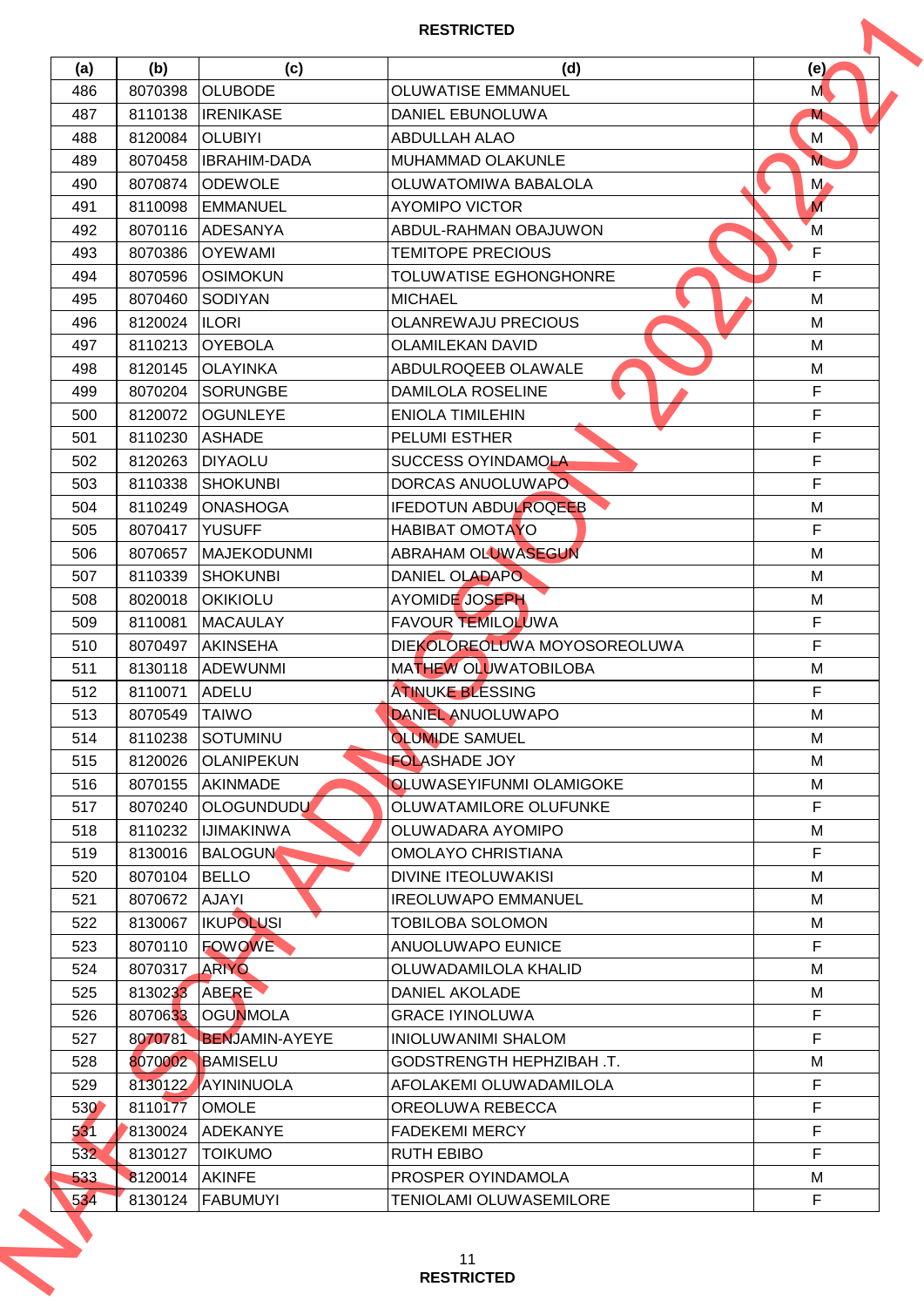| (a) | (b)                | (c)                               | (d)                                             | (e)              |
|-----|--------------------|-----------------------------------|-------------------------------------------------|------------------|
| 535 | 8120015            | <b>AFUN</b>                       | <b>GLORY OLUWATONI</b>                          | F                |
| 536 | 8070554            | <b>AYESA</b>                      | TANITOLUWAWA PRAISE                             | M                |
| 537 | 8110021            | <b>OGEGE</b>                      | <b>COMFORT OLUWAPELUMI</b>                      | F                |
| 538 | 8070008            | <b>AKINMO</b>                     | <b>TOLUWANIMI CRYSTAL</b>                       |                  |
| 539 | 8070187            | <b>OLOMU</b>                      | PRECIOUS IFEOLUWA                               | $F_{\ell}$       |
| 540 | 8120074            | <b>ADERIBIGBE</b>                 | JOSHUA OLUWATOMIIDIMU                           | $\overline{M}$   |
| 541 | 8130163            | ADERINBOYE                        | <b>OLALEKAN</b>                                 | M                |
| 542 | 8070479            | YAKUBU                            | SHEKINAH GLORY                                  | $\mathsf{F}$     |
| 543 | 8070632            | <b>ADEDIPE</b>                    | IFEOLUWA GOODLUCK ADEDAPO                       | M                |
| 544 | 8130136            | <b>OROGBEMI</b>                   | <b>BENJAMIN TEMITAYO</b>                        | M                |
| 545 | 8130157            | <b>KAYODE</b>                     | <b>DANIEL TOLUWANI</b>                          | M                |
| 546 | 8120055            | <b>ADEPEKO</b>                    | OLUWATAMILORE SOTONYE                           | F                |
| 547 | 8070773            | <b>AKINMOLADUN</b>                | OLUWADAMILOLA UCHENNA                           | M                |
| 548 | 8110175            | <b>ADEOJO</b>                     | <b>ADEMOLA</b>                                  | M                |
| 549 | 8120089            | <b>ONIYE</b>                      | JADESOLA OREOLUWA                               | F                |
| 550 | 8070669            | <b>ALFRED</b>                     | OMOWUNMI IGBEHINADUN                            | F                |
| 551 | 8110113            | <b>OLATUNBOSUN</b>                | PRAISE ADURAGBEML                               | F                |
| 552 | 8130230            | <b>ISAIAH</b>                     | <b>TOLANI MERCY</b>                             | F                |
| 553 | 8070108            | <b>BELLO</b>                      | <b>OLUWABUKOLA DEBORAH</b>                      | F                |
| 554 | 8070852            | <b>ADETUTU</b>                    | DANIEL OLUWATUNMININU                           | M                |
| 555 | 8070274            | OGUNTOYE-IFEDAYO                  | <b>INIOLUWA GODS HERITAGE</b>                   | M                |
| 556 | 8070061            | ADESIYAN                          | ABDULRAHMA OLUWASEYI-FUNMI                      | M                |
| 557 | 8120199            | SAIDU                             | <b>KEHINDE BABATUNDE</b>                        | M                |
| 558 | 8070001            | <b>AKINBOLA</b>                   | <b>VICTOR OLUWATAMILORE</b>                     | M                |
| 559 | 8120200            | SAIDU                             | <b>TAIWO OLUWATIMILEHIN</b>                     | $\mathsf F$      |
| 560 | 8110281            | <b>OLANREWAJU</b>                 | <b>OLANREWAJU REX</b>                           | M                |
| 561 | 8070097            | <b>OLATOMIRIN</b>                 | <b>HELEN OMOWUMI</b>                            | F                |
| 562 | 8110037 ADEOYE     |                                   | <b>PRAISE OKANMIYO</b>                          | M                |
| 563 | 8120078            | <b>AKINOLA</b>                    | <b>VICTOR SEMILORE</b>                          | М                |
| 564 | 8110295            | <b>FABIYI</b>                     | <b>PRECIOUS ERIOLUWA</b>                        | F                |
| 565 | 8110024            | <b>DARAMOLA</b>                   | <b>OLUWATOSIN KOREDE</b>                        | M                |
| 566 | 8130104            | <b>OYEWOLE</b>                    | MOSOPE GOODNESS                                 | F                |
| 567 | 8070311            | <b>AYANTAYO</b>                   | <b>AL-AMEEN OPEYEMI</b>                         | М                |
| 568 | 8100089            | JIDE - ALABI                      | <b>PROSPER</b>                                  | $\mathsf F$      |
| 569 | 8120009            | <b>YUSUF</b>                      | <b>AMINAT OLUWATOSIN</b>                        | F                |
| 570 | 8130032            | <b>OSHORINADE</b>                 | <b>GREAT MOYINOLUWA</b>                         | M                |
| 571 | 8070103            | <b>ADAMSON</b>                    | <b>AYOMIDE DANIEL</b>                           | M                |
| 572 | 8070298            | ORIMOGUNJE                        | <b>IBUKUN REBECCA</b>                           | $\mathsf F$      |
| 573 | 8070143            | <b>ODEDEYI</b>                    | <b>FAITH ELIZABETH</b>                          | F                |
| 574 | 8070493            | <b>KOMOLAFE</b>                   | <b>AYOMIDE IFEOLUWA</b>                         | $\mathsf F$      |
| 575 |                    | 8070235 OLASHINA                  | ANJOLA-OLUWA ELIZABETH                          | F                |
| 576 |                    | 8070012 <b>FAMILUSI</b>           | <b>TIOLUWANI ESTHER</b>                         | $\mathsf F$      |
| 577 |                    | 8070342 ADEWOLE                   | <b>OLUWATOSIN DANIEL</b>                        | M                |
| 578 | 8070897            | ADEWUYI                           | UTHMAN MORIREOLUWA                              | M                |
|     |                    |                                   |                                                 |                  |
| 579 | 8110032            | <b>OLADEJO</b>                    | <b>EMMANUEL OLADELE</b>                         | M                |
| 580 | 8110193            | SANNI                             | <b>MAYOMIKUN</b>                                | F                |
| 581 | 8110321            | <b>FASUGBE</b>                    | <b>DAVID SEGUN GBOLAHAN</b>                     | М                |
| 582 | 8070211<br>8120269 | <b>FATOMIDE</b><br><b>AFOLABI</b> | <b>MUKTAR AKOREDE</b><br><b>ESTHER TEMITOPE</b> | М<br>$\mathsf F$ |
| 583 |                    |                                   |                                                 |                  |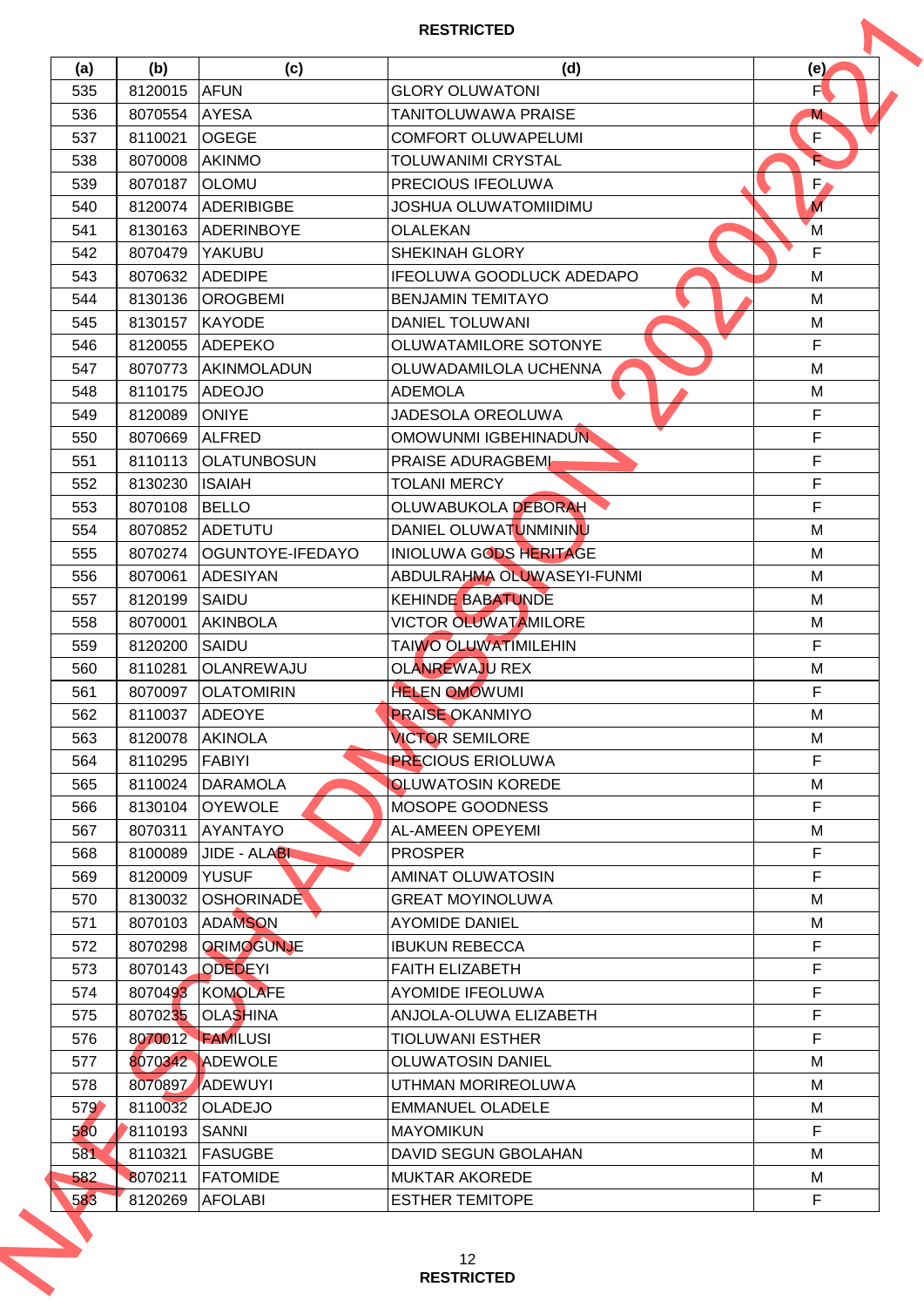| (a) |         |                          |                               |               |
|-----|---------|--------------------------|-------------------------------|---------------|
|     | (b)     | (c)                      | (d)                           | (e)           |
| 584 | 8070238 | <b>BABALOLA</b>          | OLUWADARASIMI DANIEL          | M             |
| 585 | 8070387 | <b>AJAYI</b>             | DANIELLA AKOREDE              |               |
| 586 | 8120238 | PETRA                    | OYINDAMOLA TONY-OMOTOSO       | F             |
| 587 | 8140542 | <b>FATUMISE</b>          | <b>ADEMOLA DERICK</b>         | M             |
| 588 | 8070167 | <b>MUSA</b>              | <b>FAWWAZ OLAPOSI</b>         | $M_{\bullet}$ |
| 589 | 8070413 | <b>ADEYEMO</b>           | OLUWASEUN MOFOPEFOLUWA        | F             |
| 590 | 8110074 | <b>ELUSHAKIN-ADELANA</b> | <b>OLUWAFUNSHO FAITH</b>      | M             |
| 591 | 8110234 | <b>OYETUNJI</b>          | <b>TIMOTHY OLUWAFEMI</b>      | М             |
| 592 | 8120004 | <b>OLAWUNMI</b>          | PROSPER INIOLUWA              | M             |
| 593 | 8130229 | <b>ADENIRAN</b>          | <b>VICTORIA OYINKANSOLA</b>   | $\mathsf F$   |
| 594 | 8070747 | <b>ADEDEJI</b>           | OLUWABUNMI OMOTOLA COMFORT    | $\mathsf F$   |
| 595 | 8130040 | <b>FALUYI</b>            | OLUWAFOLAJIMI OLUWAJOMILOJU   | M             |
| 596 | 8110165 | <b>ABDULRASHEED</b>      | <b>LATIFAT MOROMOKE</b>       | F             |
| 597 | 8110030 | <b>ANIMASAUN</b>         | <b>MARIAM TITILAYO</b>        | $\mathsf F$   |
| 598 | 8130139 | <b>ABDULRASAK</b>        | <b>ZAINAB HAPPYNESS</b>       | $\mathsf F$   |
| 599 | 8130076 | <b>AJANI</b>             | <b>ABDULBASIT ABIOLA</b>      | M             |
| 600 | 8110011 | <b>OSUOLALE</b>          | <b>EMMANUEL GBOTEML</b>       | M             |
| 601 | 8070172 | <b>AYOOLA</b>            | <b>DESMOND ADEDEJI</b>        | M             |
| 602 | 8070288 | <b>OLUBAJI</b>           | <b>OLUWATOBILOBA EMMANUEL</b> | M             |
| 603 | 8110214 | <b>OYELEKE</b>           | ESTHER ANUOLUWA               | $\mathsf{F}$  |
| 604 | 8120070 | <b>OLAOLUWA</b>          | OLUWADARASIMI DAVIS           | M             |
| 605 | 8070066 | <b>OLADEPO</b>           | WALIYAT MOTUNRAYO             | $\mathsf F$   |
| 606 | 8070832 | BAMIKARERE               | IYANUOLUWA INIOLUWA           | $\mathsf F$   |
| 607 | 8120114 | <b>YAQUB</b>             | <b>FATIMA OPEYEMI</b>         | F             |
| 608 | 8120051 | <b>ADEBIYI</b>           | PRAISE DANIEL                 | M             |
| 609 | 8110368 | <b>ADENIYI</b>           | OLUWASAYO DIEKOLAYO           | M             |
| 610 | 8070333 | <b>OLAFADEHAN</b>        | <b>OBALOLUWA PEACE</b>        | M             |
| 611 |         | 8130059 OGUNLETI         | <b>BLESSING GLORY</b>         | $\mathsf F$   |
| 612 | 8070280 | <b>OLADELE</b>           | <b>CALEB OLAOLUWA</b>         | М             |
| 613 | 8130046 | <b>LASISI</b>            | <b>BARAKAT OPEYEMI</b>        | F             |
| 614 | 8140333 | <b>OYELUDE</b>           | <b>IBRAHIM OYETADE</b>        | м             |
| 615 | 8070754 | <b>OLUBANJI</b>          | SAMUEL OBANUOLWA              | м             |
| 616 | 8070536 | <b>ADELEYE</b>           | <b>JAMALDEEN AKOREDE</b>      | M             |
| 617 | 8130006 | <b>SHITTU</b>            | HALIMAH AYOWUNMI              | $\mathsf F$   |
| 618 | 8070174 | <b>ADEGBILE</b>          | <b>MARY OLUWATOSIN</b>        | F             |
| 619 | 8070569 | KOBOMOJE                 | <b>FARIDAT OLAIDE</b>         | $\mathsf F$   |
| 620 | 8070180 | <b>OGUNDAYO</b>          | <b>BOLUWATIFE DANIEL</b>      | м             |
| 621 | 8130081 | <b>GUDUGBA</b>           | MOHAMMMED OLADIPUPO           | M             |
| 622 |         | 8070419 AKINTOLA         | <b>GBEMISOLA ANUOLUWAPO</b>   | $\mathsf{F}$  |
| 623 | 8130213 | <b>OJELEYE</b>           | <b>KHALID OLATUNJI</b>        | м             |
| 624 | 8070136 | <b>OKE</b>               | <b>JOSEPH MOYINOLUWA</b>      | M             |
| 625 |         | 8070630 MUDASHIRU        | RODIAT OLAYOYIN               | $\mathsf F$   |
| 626 |         | 8110154 YUSSUFF          | <b>IFEOLUWA OMOTOLA</b>       | F             |
| 627 | 8110336 | OLUKAYODE                | OLUWATODIMU ZANE              | М             |
| 628 | 8130005 | <b>OLATUNJI</b>          | ABDQAYYUM OLAMIDE             | М             |
| 629 | 8070159 | <b>TITILOPE</b>          | <b>HAMNAH OLABISI</b>         | F             |
| 630 | 8110296 | <b>OLANIYAN</b>          | PETER OYINLOLA                | М             |
| 631 | 8070790 | <b>OLAWUYI</b>           | OLUWASEMILORE DANIEL          | м             |
|     | 8070844 | ALI                      | ABDULMUIZ AYOMIDE             | м             |